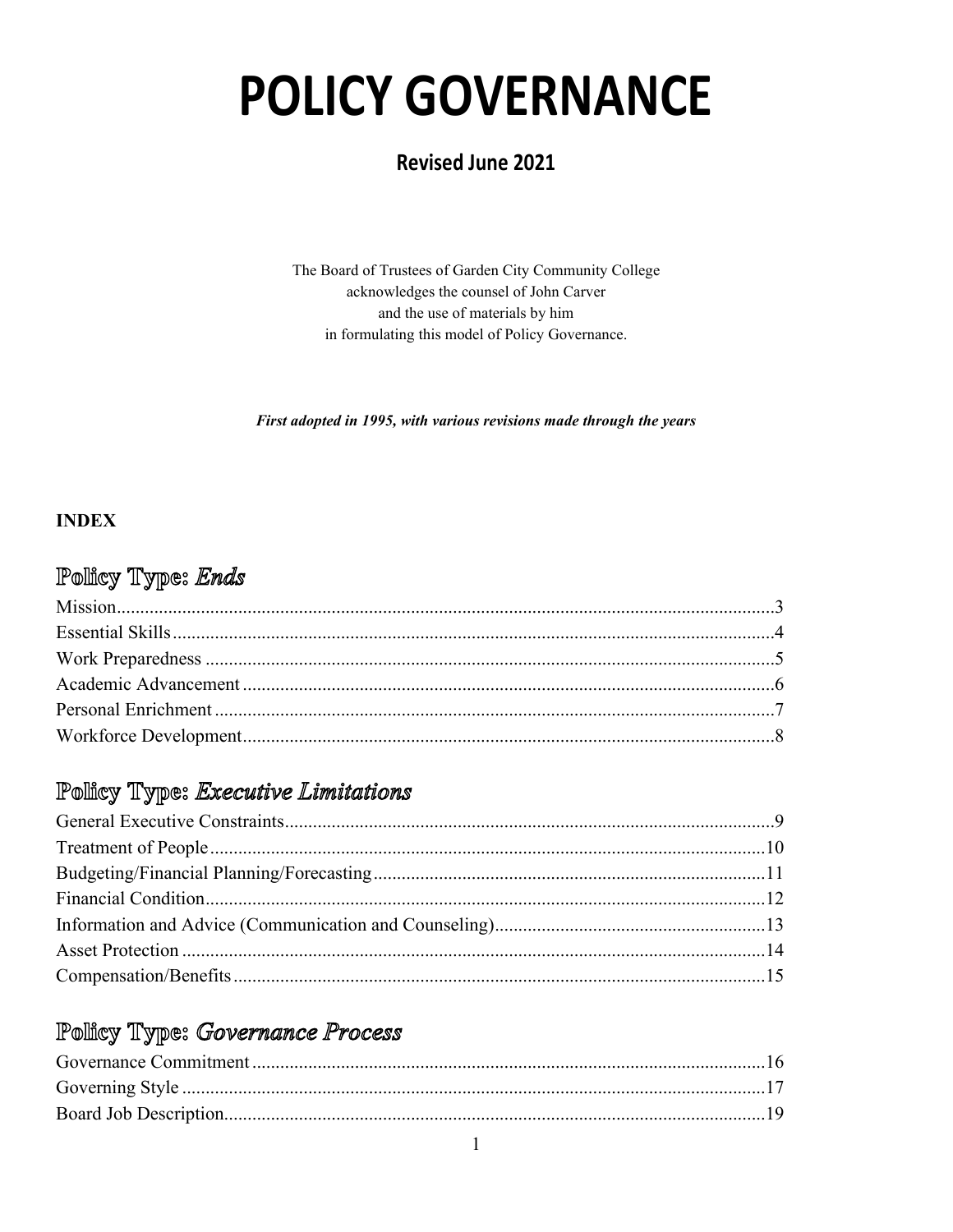# Policy Type: Executive Linkage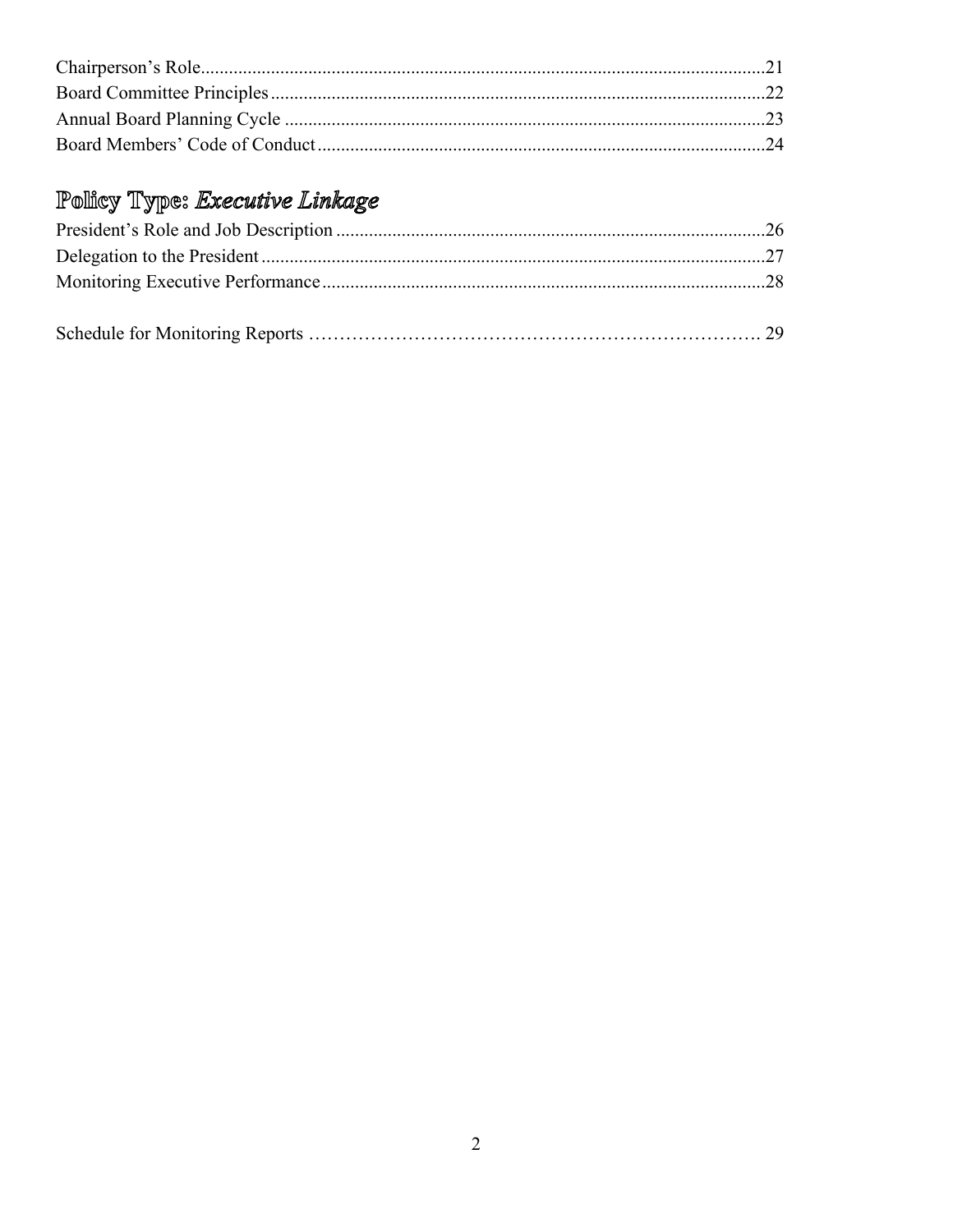## **POLICY TITLE: MISSION**

Garden City Community College exists to produce positive contributors to the economic and social well-being of society.

*Reviewed annually. This policy adopted on June 14, 1995*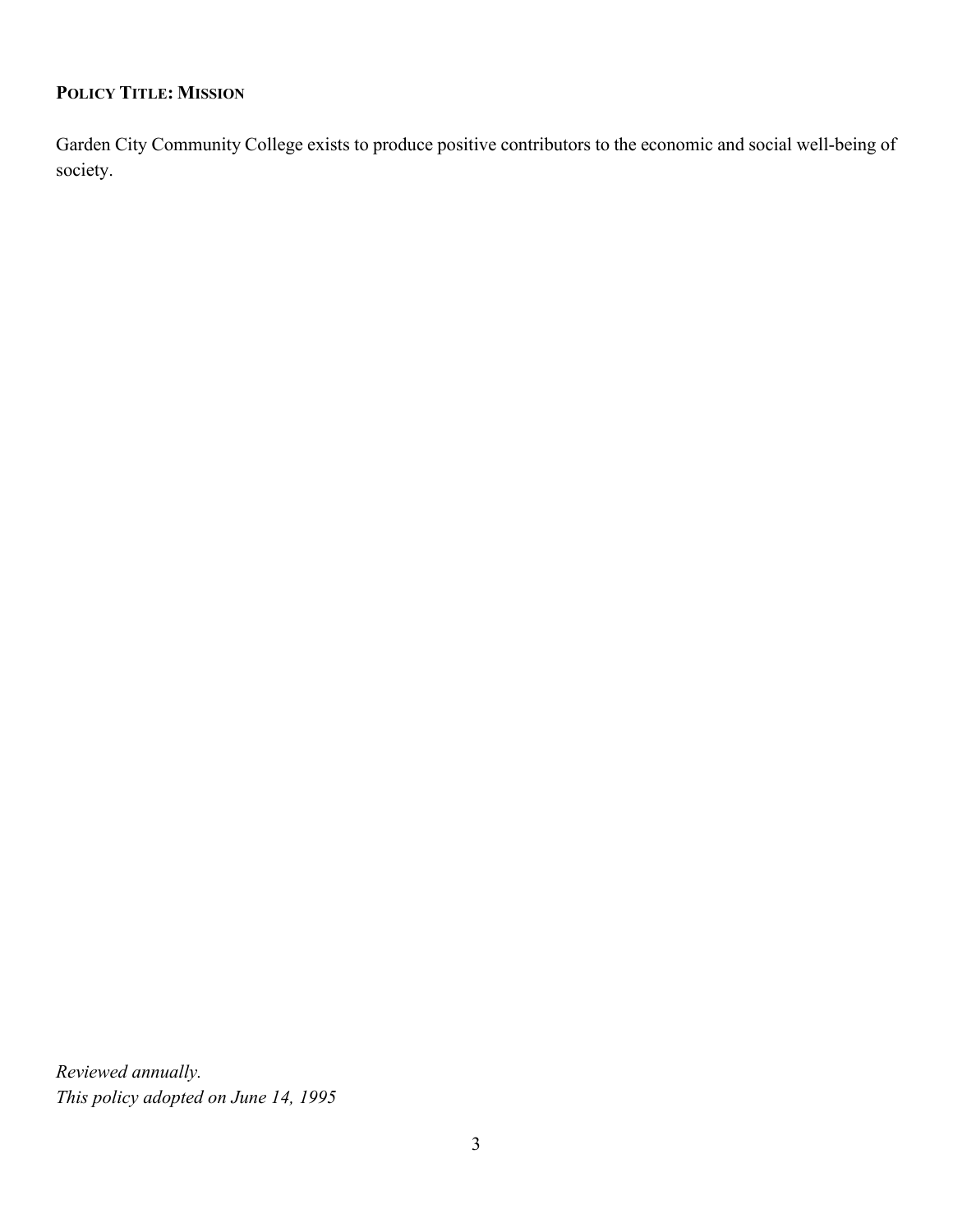#### **POLICY TITLE: ESSENTIAL SKILLS**

Students will possess essential skills.

- 1. Students will illustrate written communication skills.
- 2. Students will demonstrate oral communication skills.
- 3. Students will exhibit critical thinking skills.
- 4. Students will develop an awareness of diversity.
- 5. Students will develop an awareness of social responsibility.

*Reviewed annually. This policy revised on February 11, 2020*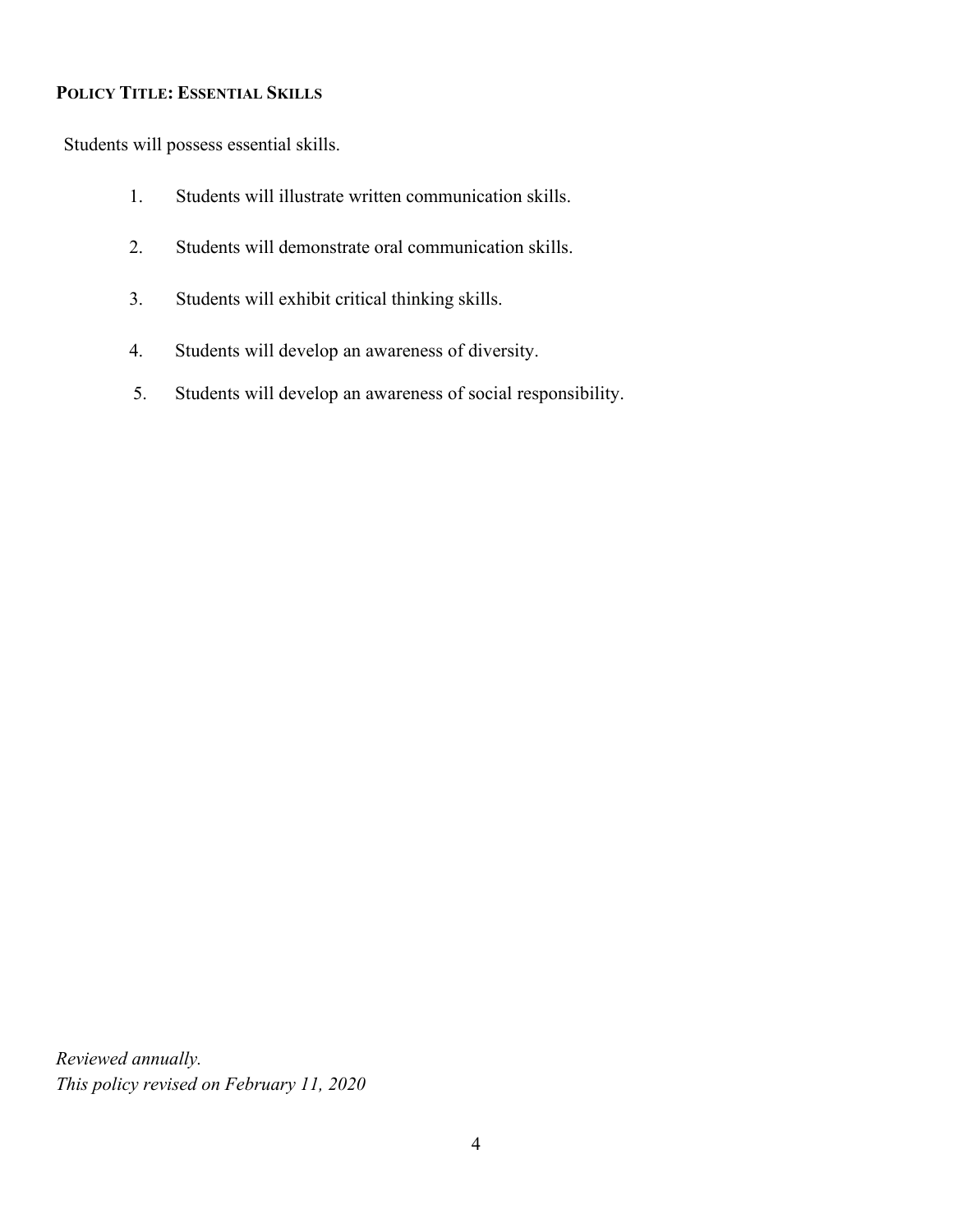#### **POLICY TITLE: WORK PREPAREDNESS**

Students will be prepared for success in the workplace.

- 1. Students will have the skills and knowledge required for successful entry into the workplace.
- 2. Students will have discipline and collaborative skills, necessary to be successful in the workplace and have exposure to relevant work ethics.
- 3. Students will have the skills and knowledge necessary to maintain, advance or change their employment or occupation.

*Reviewed annually. This policy adopted on January 19, 2013*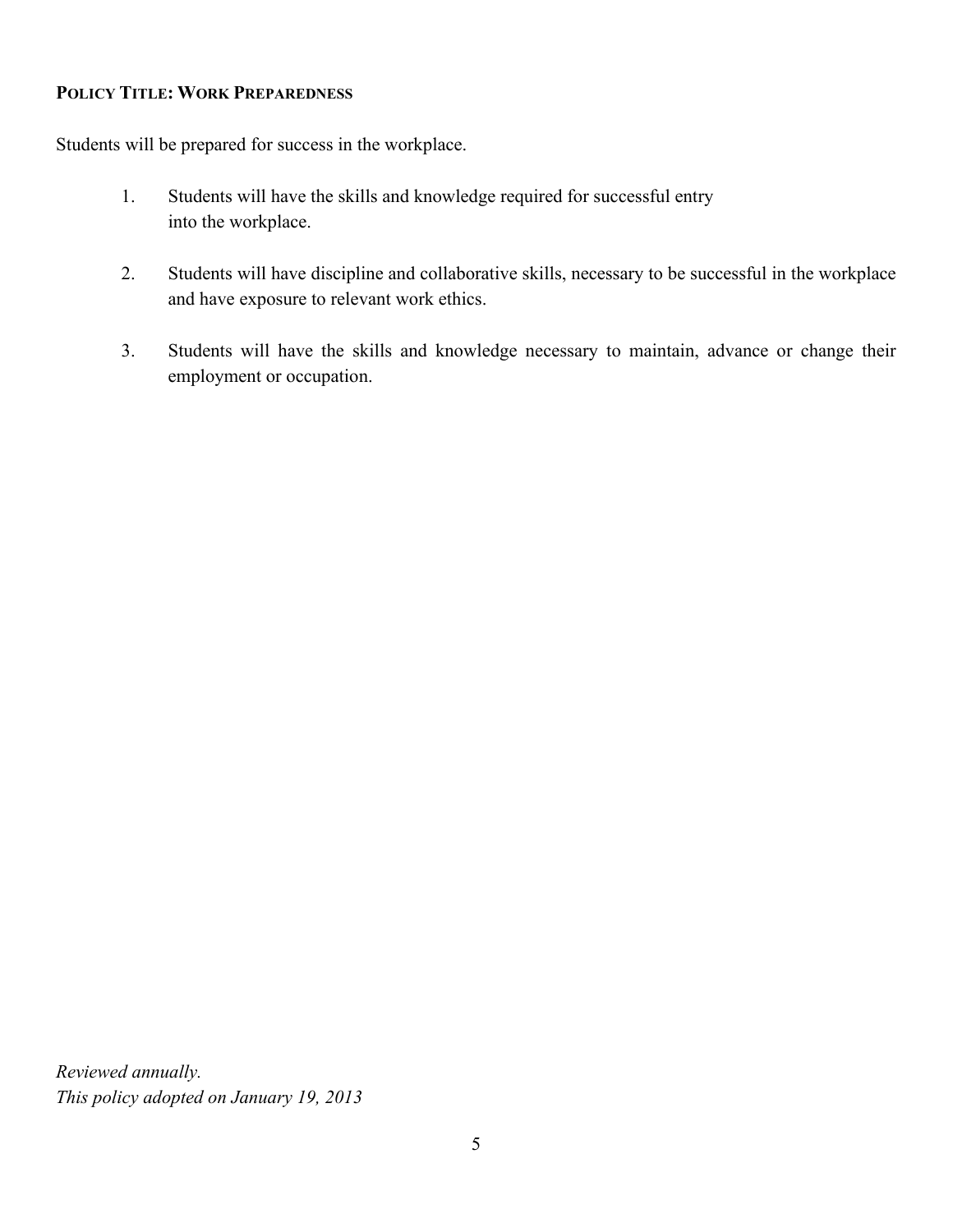#### **POLICY TITLE: ACADEMIC ADVANCEMENT**

Students desiring academic advancement will be prepared for successful transfer to other colleges and universities.

- 1. Students will have appropriate knowledge of transfer requirements.
- 2. Students will have the academic prerequisites sufficient for successful transfer.
- 3. Students will have opportunities for advance degrees.

*Reviewed annually. This policy revised on April 14, 2015*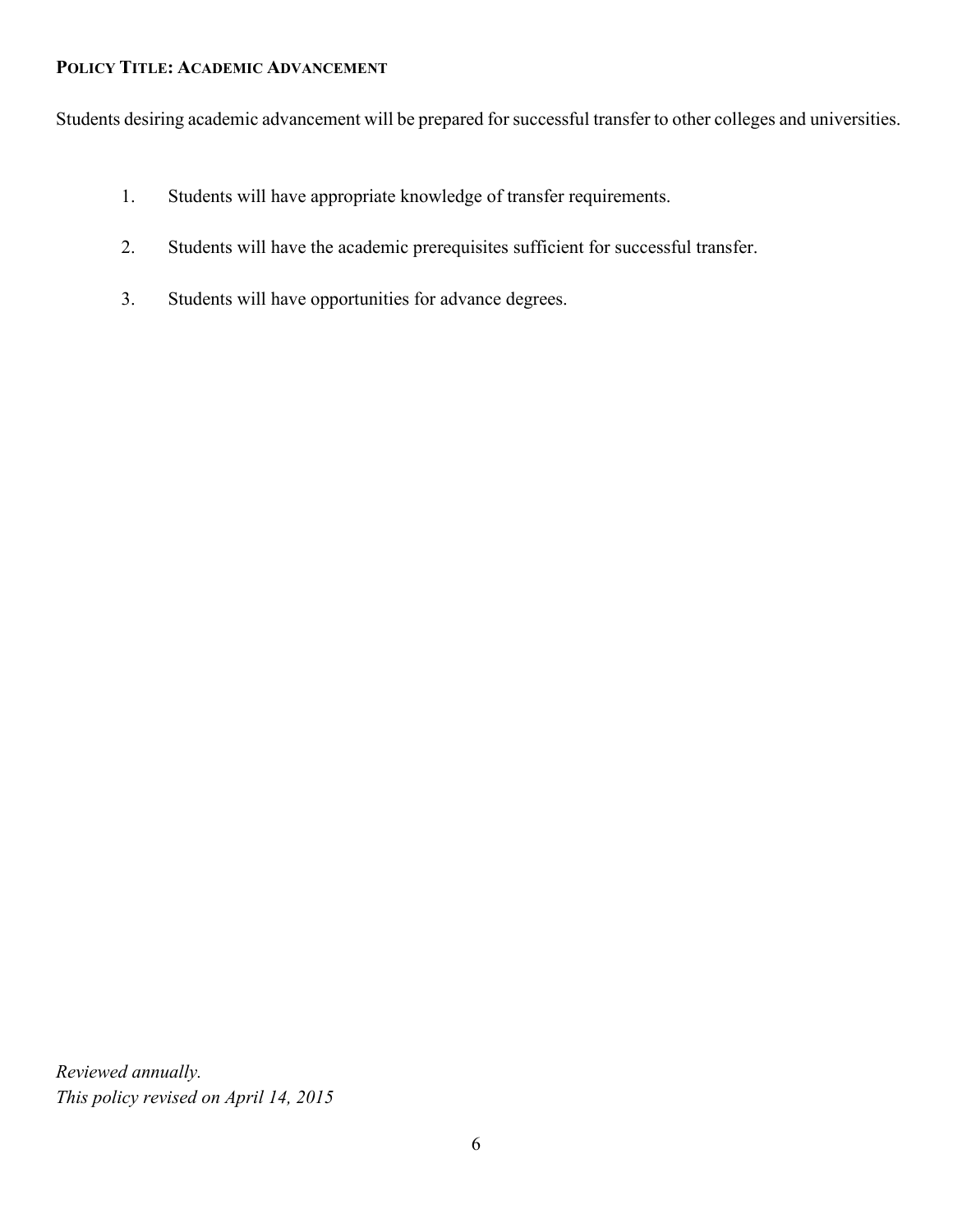## **POLICY TITLE: PERSONAL ENRICHMENT**

- 1. Recipients pursuing individual interests will be personally enriched.
- 2. Outreach will serve the needs of the Community.

*Reviewed annually. This policy revised on June 27, 2017*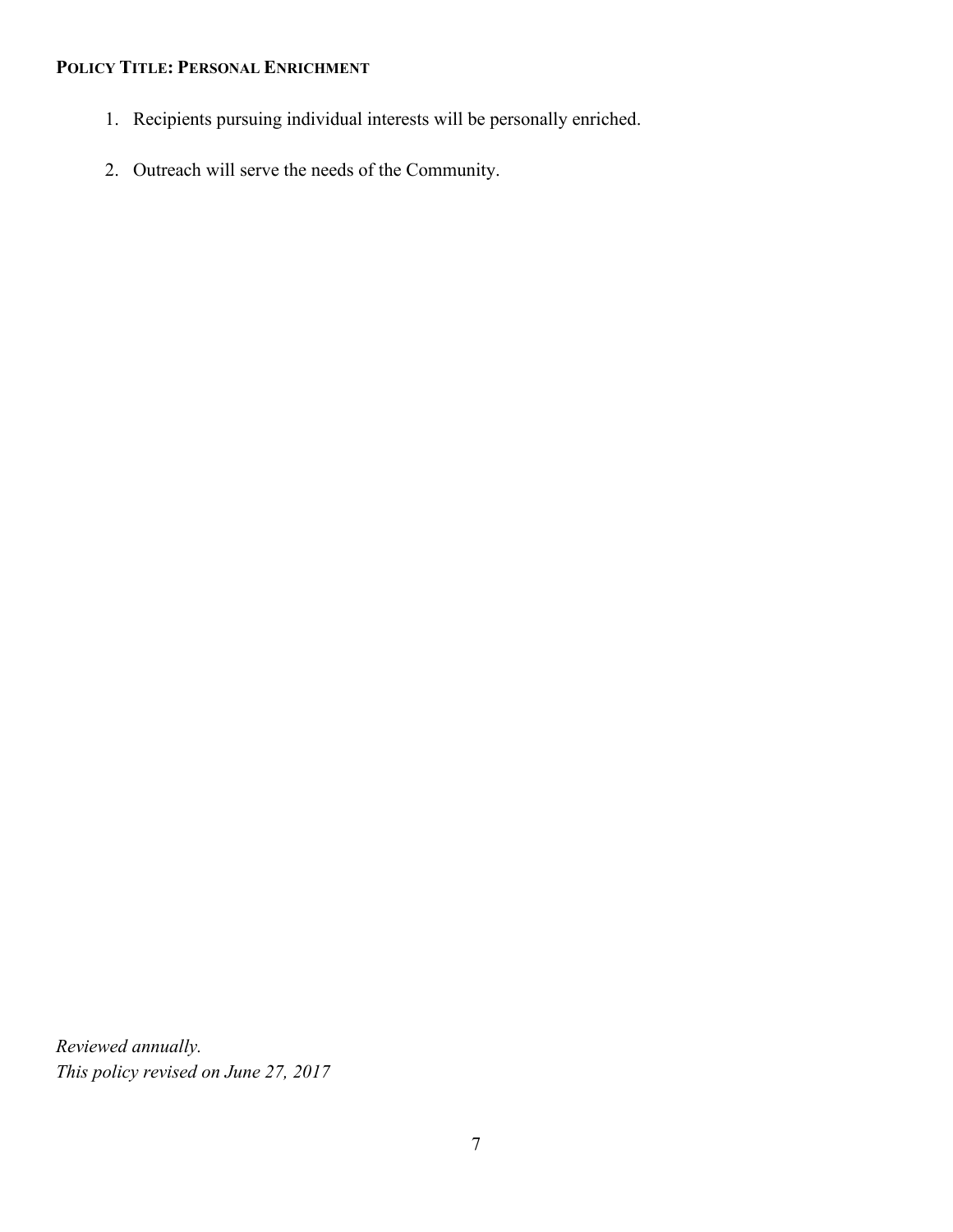## **POLICY TITLE: WORKFORCE DEVELOPMENT**

Workforce development will be responsive to community economic development and employer needs.

*Reviewed annually. This policy adopted on May 10, 2006*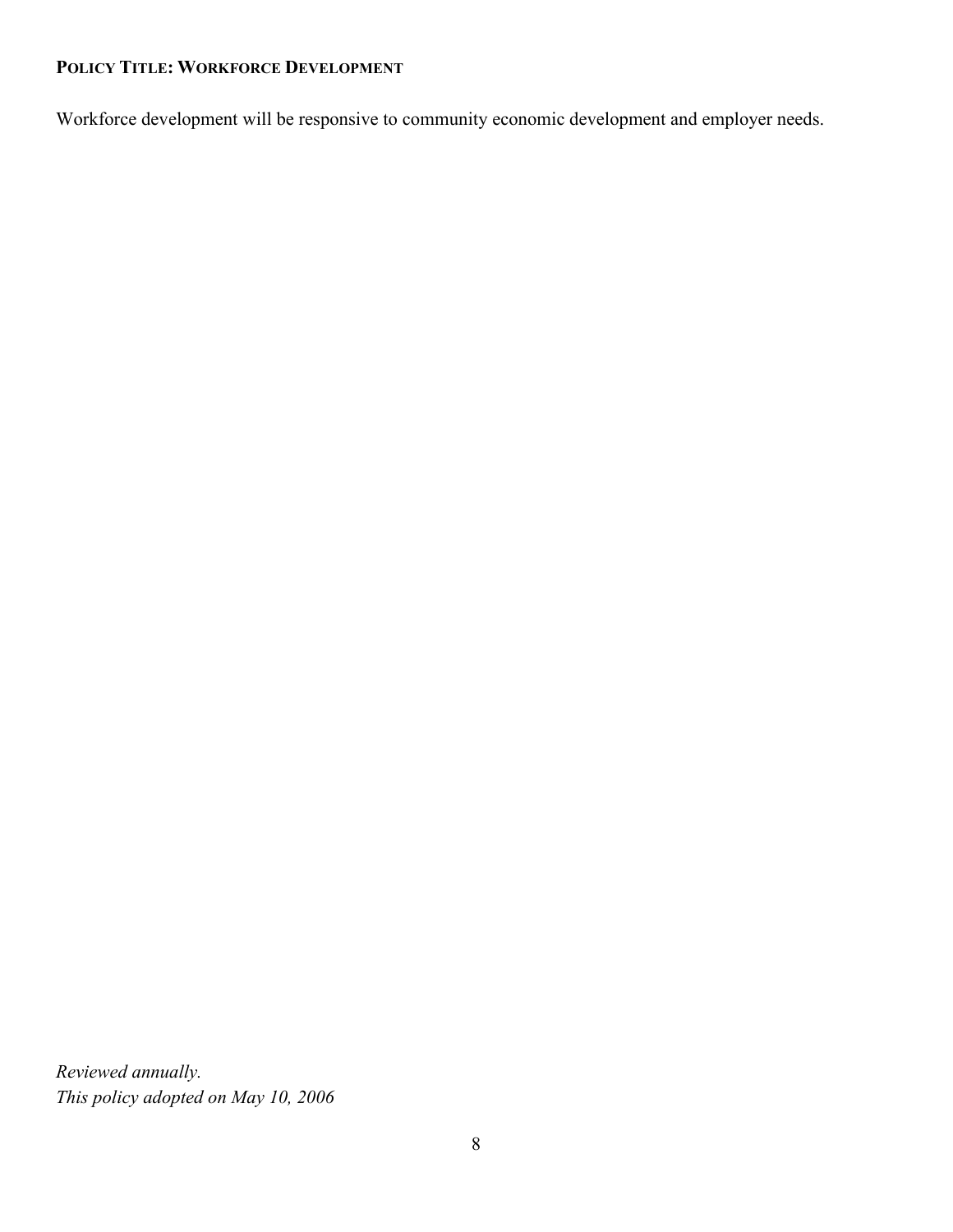#### **POLICY TITLE: GENERAL EXECUTIVE CONSTRAINTS**

The president shall not cause or allow any practice, activity, decision, or organizational circumstance, which is illegal, imprudent, or in violation of commonly accepted business and professional ethics.

- 1. An open climate in the decision-making process shall not be discouraged.
- 2. Actual financial conditions at any time shall not incur fiscal jeopardy or compromise board ENDS priorities.
- 3. Information and advice to the board will have no significant gaps in timeliness, completeness, or accuracy.
- 4. Compensation and benefits for staff shall not deviate significantly from market.
- 5. No fewer than two administrators will be informed of president and board matters and processes.
- 6. There shall be no conflict of interest in awarding purchases or other contracts.
- 7. The president shall not allow for purchases between \$10,000 and \$50,000 without first giving consideration to local (Finney County) businesses, with a maximum ten percent premium*.*  Purchases directed by grant funds are excluded. (Approved 11/11/2020)
- 8. The president shall not initiate new programs or retain existing programs without consideration of cost-effectiveness and overall value.
- 9. The president shall not fail to provide redundancy and cross training which transitions leadership of the college in the event of a planned or unplanned departure.
- 10. The president shall not fail to insure a safe and healthy environment on campus.
- 11. The President shall not fail to have a college-wide strategic plan, focused on continuous improvements and financial planning; provide bi-annual updates to the board on strategic plan.

*Reviewed annually, #7 bi-annually. #8 annually. This policy revised on October 19, 2021* **POLICY TITLE: TREATMENT OF PEOPLE**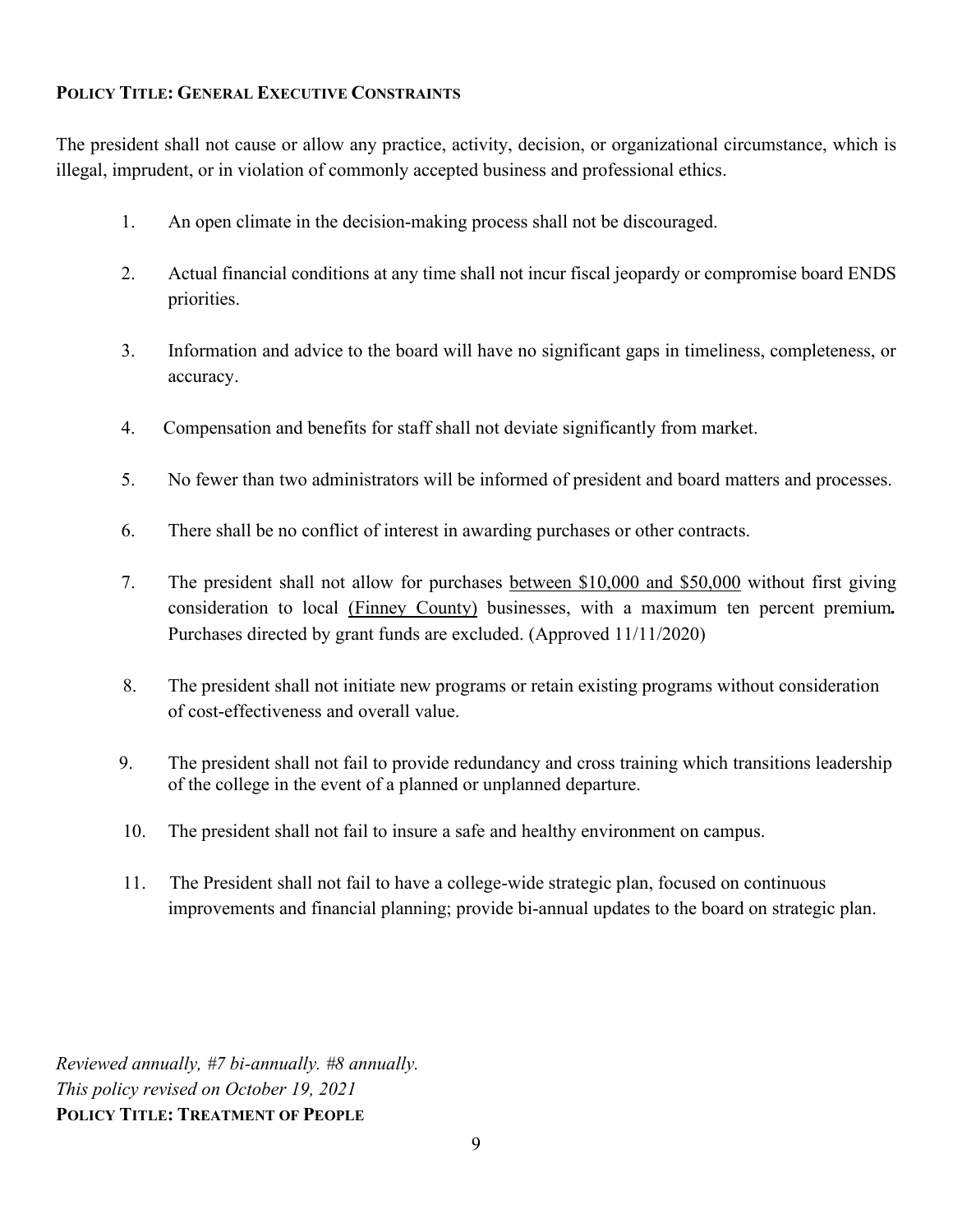With respect to treatment of students, employees, volunteers and the community, dealings shall not be inhumane, unfair, or undignified.

Accordingly, the president shall not:

- 1. Operate without policies and procedures which clarify faculty, student, and staff rules, provide for effective handling of grievances and complaints, and protect against wrongful conditions.
- 2. Discriminate against anyone for expressing their opinion.
- 3. Withhold a complaint, grievance, or appeal procedure from faculty, staff, or students.
- 4. Fail to acquaint students and staff with their rights and responsibilities.
- 5. Fail to achieve diversity, equity, and inclusion to help all students succeed.
- 6. Fail to promote respect and acceptance of diverse individuals and awareness and educational opportunity for underrepresented populations.

*Reviewed annually. This policy revised on March 9, 2021*

#### **POLICY TITLE: BUDGETING/FINANCIAL PLANNING/FORECASTING**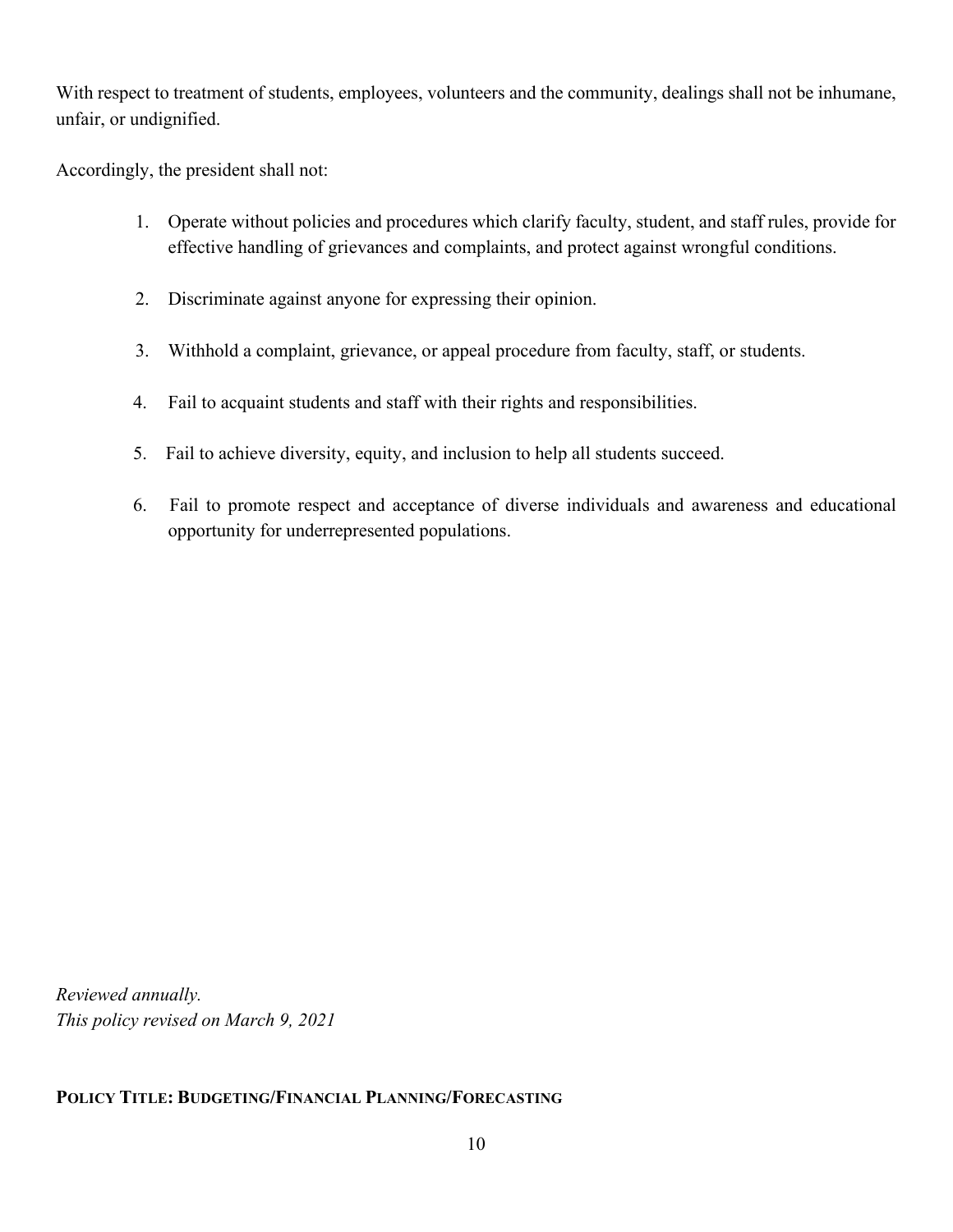Budgeting any fiscal period or the remaining part of any fiscal period shall not deviate significantly from board ENDS priorities, risk fiscal jeopardy, nor fail to show a generally acceptable level of foresight.

Accordingly, the president shall not cause or allow budgeting which:

- 1. Does not provide a priority motivated menu of Capital Outlay Funds to be requested for expenditure.
- 2. Plans the expenditure in any fiscal year of more funds than are conservatively projected to be received in that period.

*Reviewed annually. This policy revised on August 12, 2014*

**POLICY TITLE: FINANCIAL CONDITION**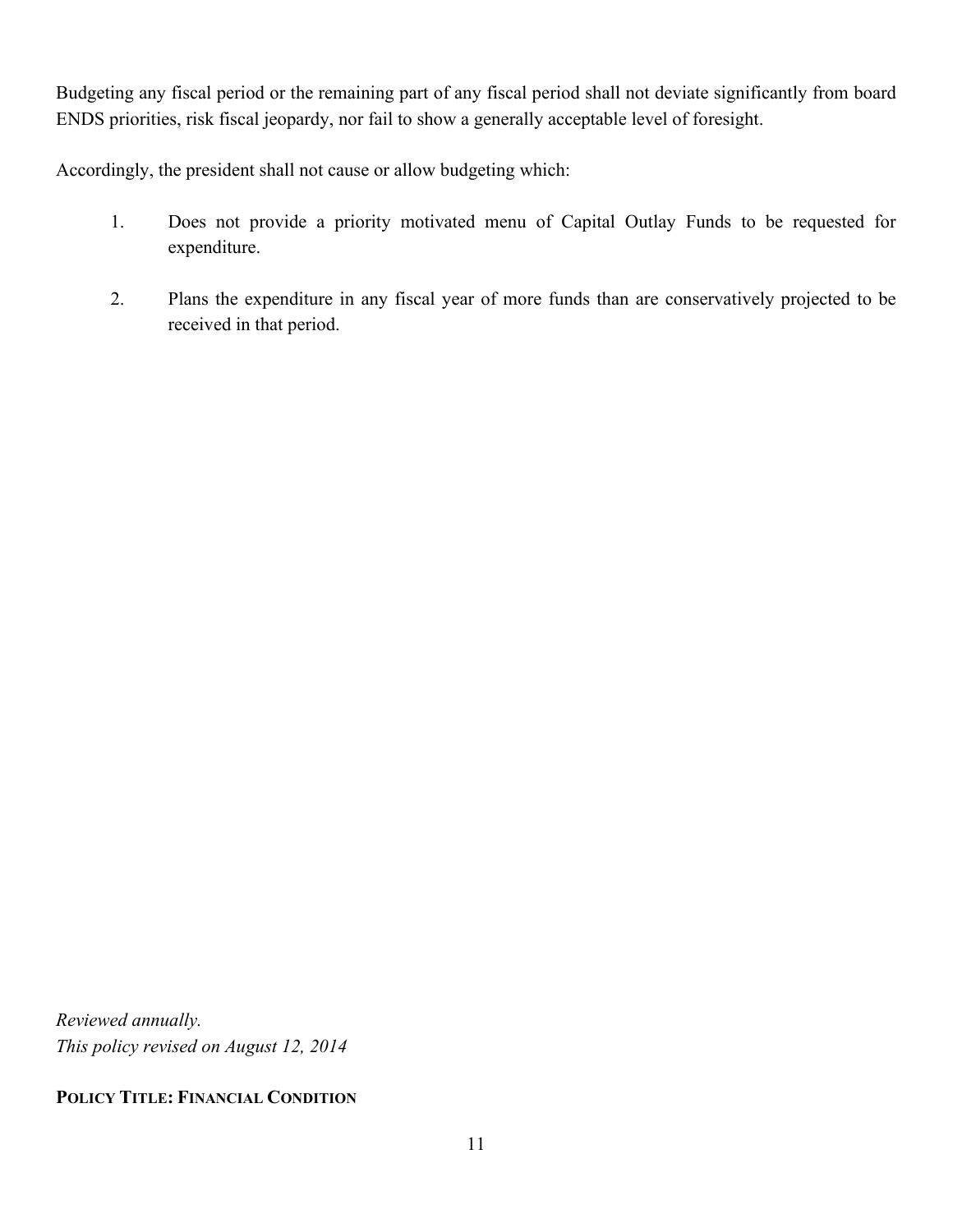With respect to the actual, ongoing condition of the organization's financial health, the president shall not cause or allow the development of fiscal jeopardy or a significant deviation of actual expenditures from board priorities established in the ENDS policies.

Accordingly, the president shall not:

- 1. Exceed the working budget for the fiscal year (July 1 June 30).
	- a. Fail to maintain a cash reserve of at least 20 percent.
	- b. Fail to maintain the capital improvement fund at \$250,000.
	- c. Fail to maintain reserves for use towards non-covered insurance claims.
- 2. Use cash reserves.
- 3. Fail to develop additional public and/or private revenue sources.

*Reviewed annually. This policy revised on August 11, 2020* 

**POLICY TITLE: INFORMATION AND ADVICE (COMMUNICATION AND COUNSELING)**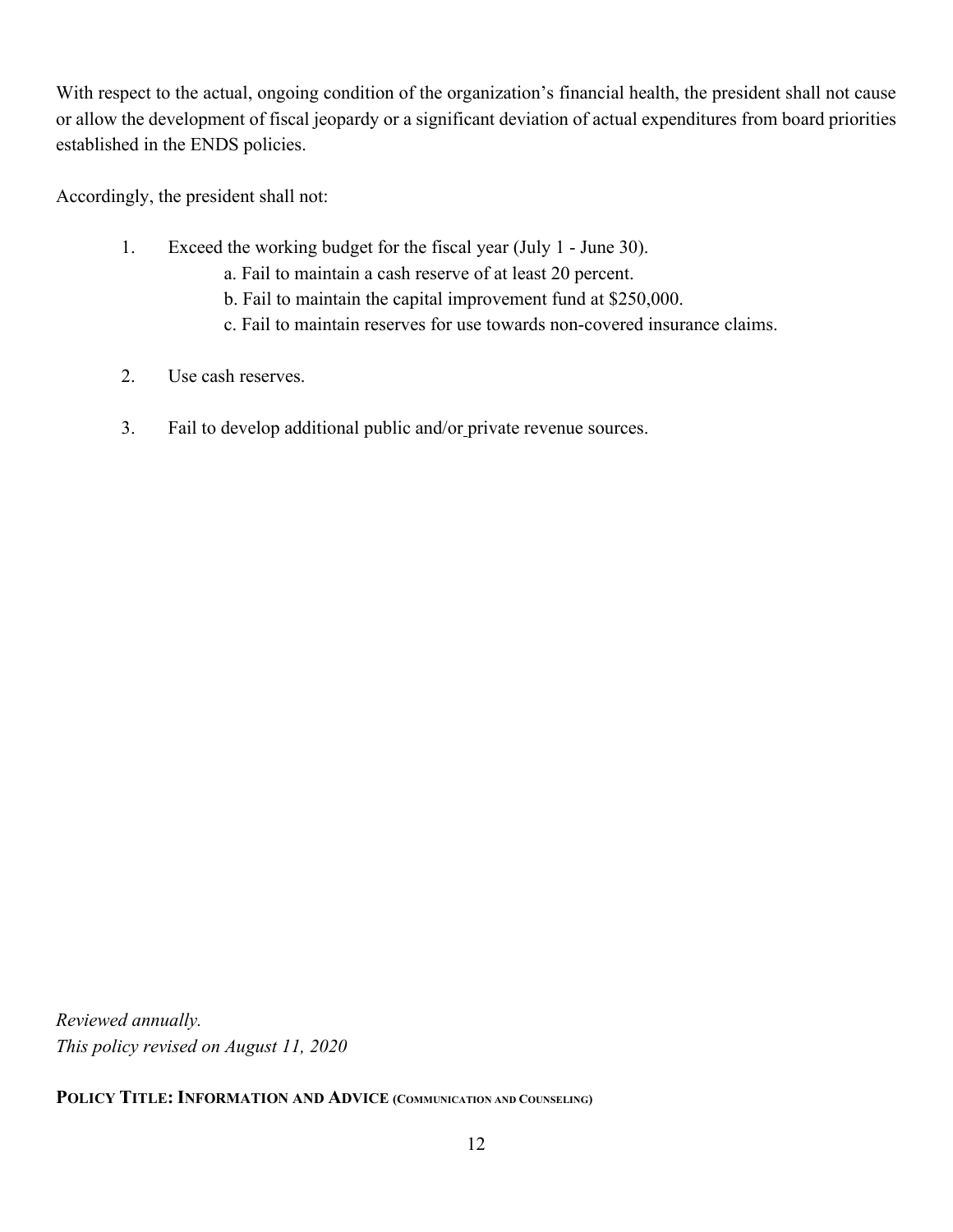With respect to providing information and counsel to the board, the president shall not permit the board to be uninformed.

Accordingly, the president shall not:

- 1. Neglect to submit monitoring data required by the board (see policy on Monitoring Executive Performance) in a timely, accurate, and understandable fashion, directly addressing provisions of the board policies being monitored.
- 2. Permit the board to be unaware of relevant trends, anticipated adverse media coverage, actual or anticipated legal actions, significant external and internal changes, particularly changes in the assumptions upon which any board policy has previously been established.
- 3. Fail to advise the board if, in the president's opinion, the board is not in compliance with its own policies on *GOVERNANCE PROCESS* and *BOARD MANAGEMENT DELEGATION*, particularly in the case of board behavior which is detrimental to the work relationship between the board and the president.
- 4. Fail to deal with the board as a whole except when fulfilling requests for information or responding to individuals or committees duly charged by the board.
- 5. Fail to report in a timely manner an actual or anticipated noncompliance with any policy of the board.

*Reviewed annually. This policy revised on January 19, 2013*

#### **POLICY TITLE: ASSET PROTECTION**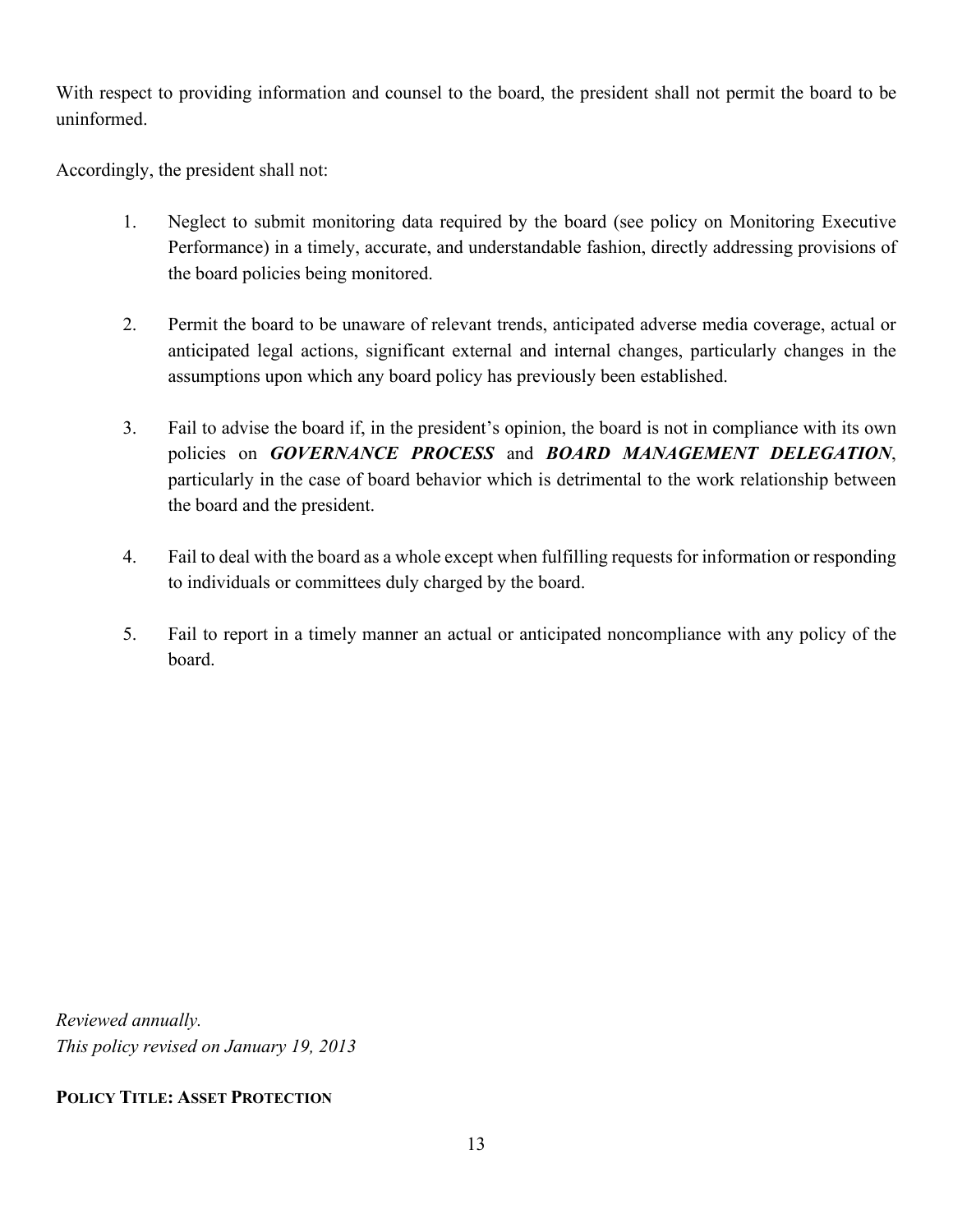Assets shall not be unprotected, inadequately maintained, or unnecessarily risked.

Accordingly, the president shall not:

- 1. Fail to insure against property and casualty losses or against liability losses to board members, staff, or the organization itself in an amount prudent and advisable under Kansas law.
- 2. Allow unbonded personnel access to significant amounts of funds.
- 3. Fail to provide proper oversight of physical plant.
- 4. Unnecessarily expose the organization, its board, or staff to claims of liability.
- 5. Make any purchase: of over \$150,000 without competitive bids and due consideration regarding cost, quality, and service.
- 6. Receive, process, or disburse funds under controls which are insufficient to meet the auditor's standards.
- 7. Acquire or dispose of assets valued over \$50,000.

*Reviewed annually. This policy revised on May 10, 2022*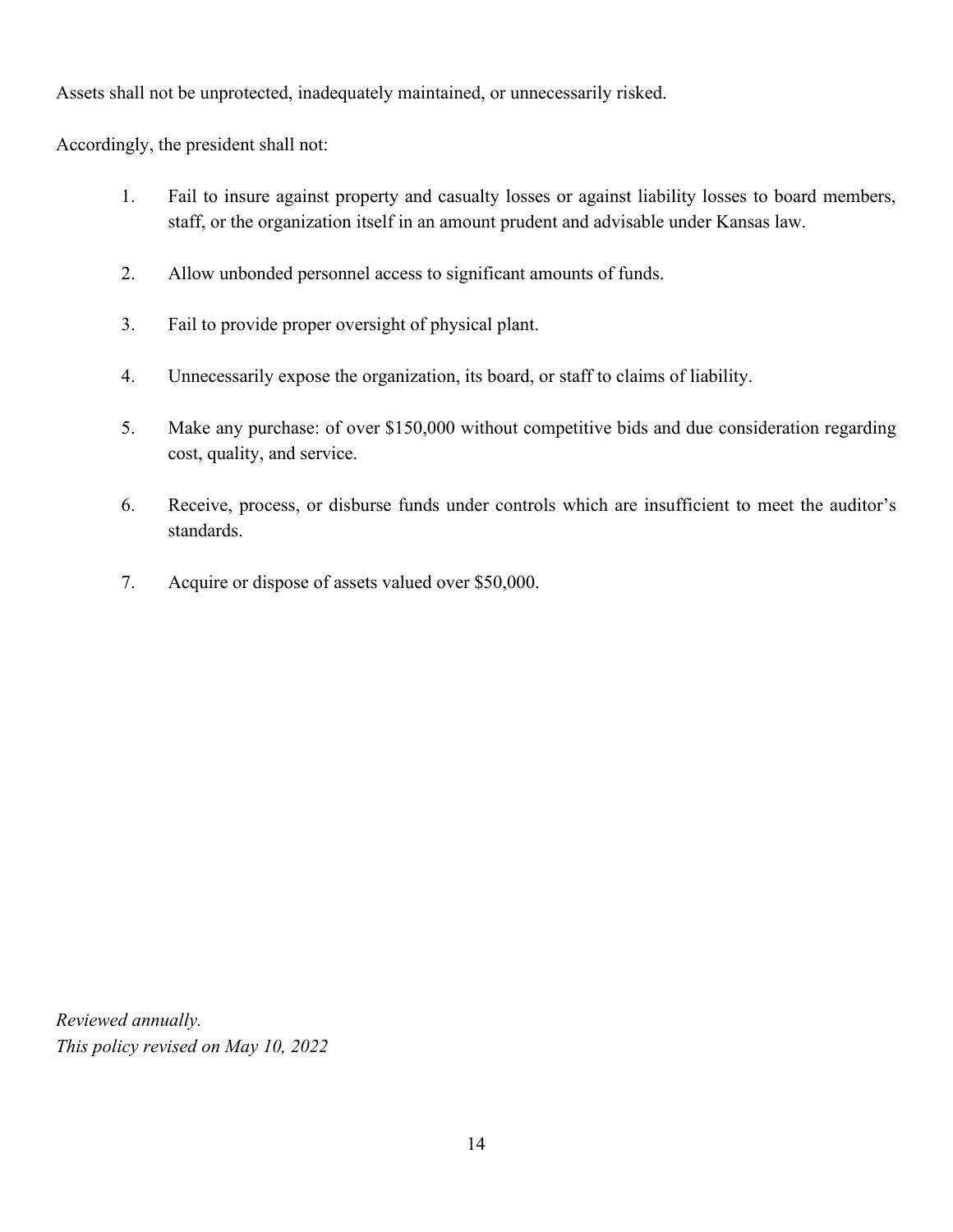#### **POLICY TITLE: COMPENSATION/BENEFITS**

With respect to employment, compensation, and benefits to employees, consultants, contract workers, and volunteers, the president shall not cause or allow fiscal integrity or public image to be jeopardized.

Accordingly, the president shall not:

- 1. Change his or her compensation or benefits.
- 2. Promise or imply permanent or guaranteed employment.
- 3. Establish compensation and benefits which:
	- A. Deviate significantly from the geographic area or market for the skills employed.
	- B. Create obligations over a longer term than revenues can be safely projected and in all events subject to losses of revenue.
- 4. Create an employment contract, as defined herein, without legal counsel review and board approval. Employment contract shall mean a contract with a term of (1) year or more, with an annual renewal term, or with a continuing contract right under Kansas law.

*Reviewed annually. This policy revised on November13, 2018*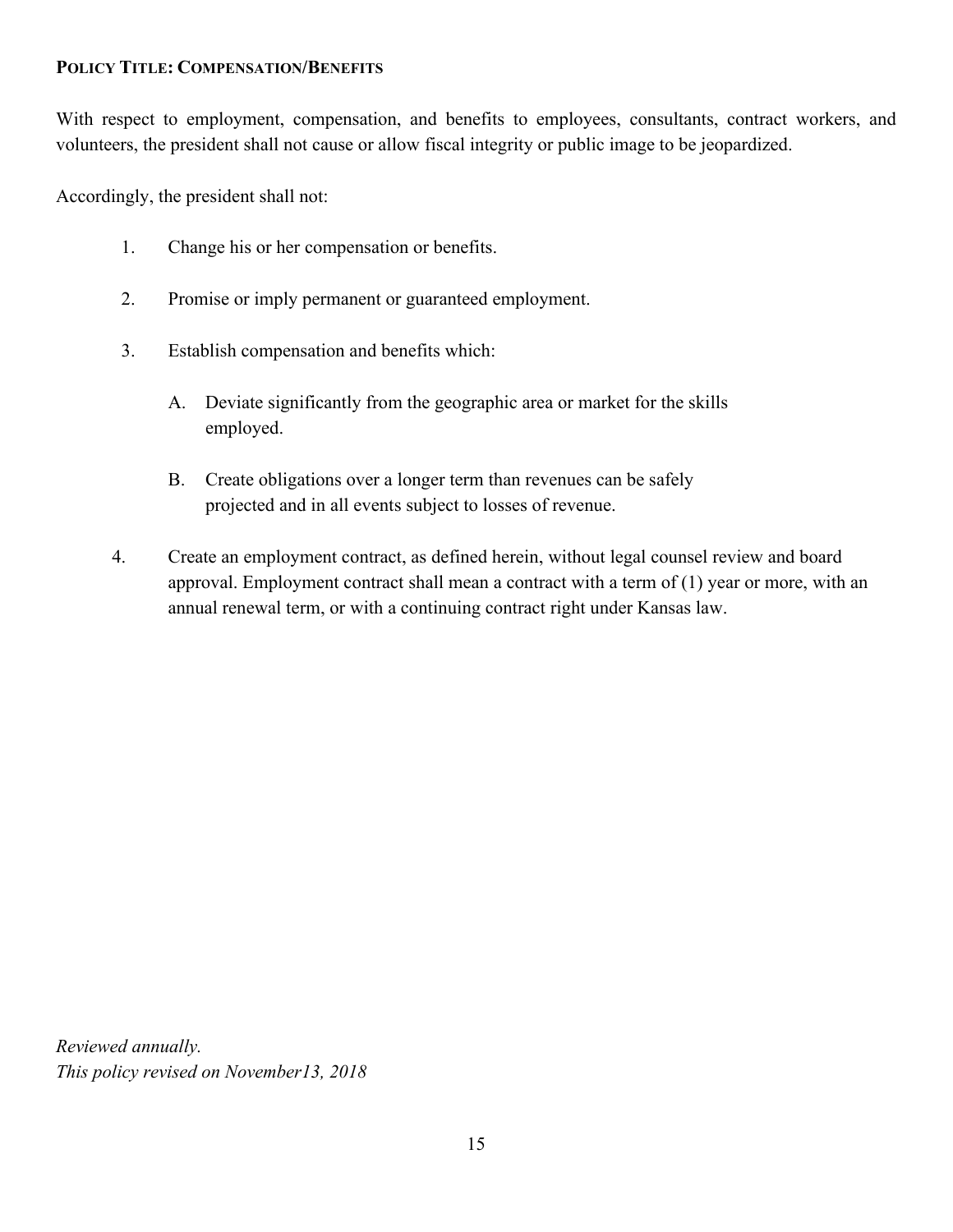#### **POLICY TITLE: GOVERNANCE COMMITMENT**

On behalf of the owners of Garden City Community College, the Board of Trustees will govern the college through the expressions of its policies.

*Reviewed annually. This policy adopted on March 15, 1995*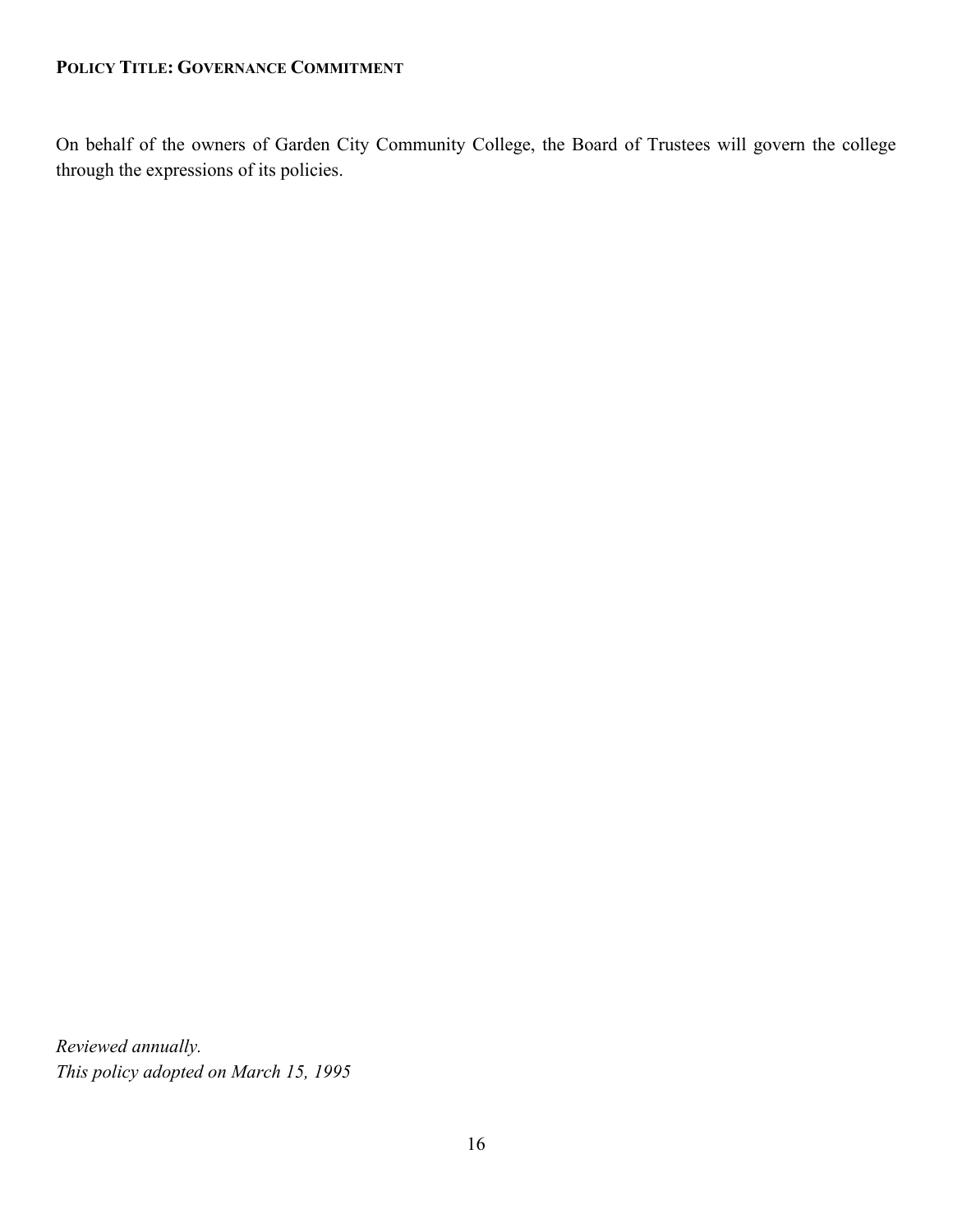#### **POLICY TITLE: GOVERNING STYLE**

The board process will emphasize outward vision rather than an internal preoccupation, encouragement of diversity in viewpoints, strategic leadership more than administrative detail, clear distinction of board and President roles, collective rather than individual decisions, future rather than past or present, and proactivity rather than reactivity. The board will:

- 1. Execute powers designated by federal and Kansas statute.
- 2. Enforce upon it whatever discipline is needed to govern with excellence, allowing no officer, committee, or individual to impede fulfillment of this responsibility. A quorum of four board members will be required to conduct binding business at any meeting, and a majority vote of the entire board (four) will be required to approve any action by the board. Discipline will apply to matters such as attendance, meeting preparation*,* policy‑making principles, respect of roles, and speaking officially with one voice.
	- a. Roberts Rules guide the decorum of the meeting, facilitate dialogue and orderly decision making. While order and guidelines are needed, strategic relevant dialogue and opportunity for board members to express opinions and ask questions are essential to decision-making.
	- b. The clerk is charged with maintaining Roberts Rules and advising the board to remain on task.
	- c. Reference: [Roberts Rules of Order- Simplified](http://archive.theuniversityfaculty.cornell.edu/meetings/RobertsRulesSimplified.pdf)
- 3. Direct, control, and inspire the college through careful establishment of the broadest values and perspectives in the form of written policies.
- 4. Focus chiefly on intended long‑term impacts on students and community (ENDS), not on the administrative or programmatic means of attaining those effects.
- 5. Be an initiator of policy, not merely a reactor to staff initiatives. The board, not the staff, will be responsible for board performance.

#### *(Continued on next page)*

6. Use the expertise of individual members to enhance the ability of the board as a body, rather than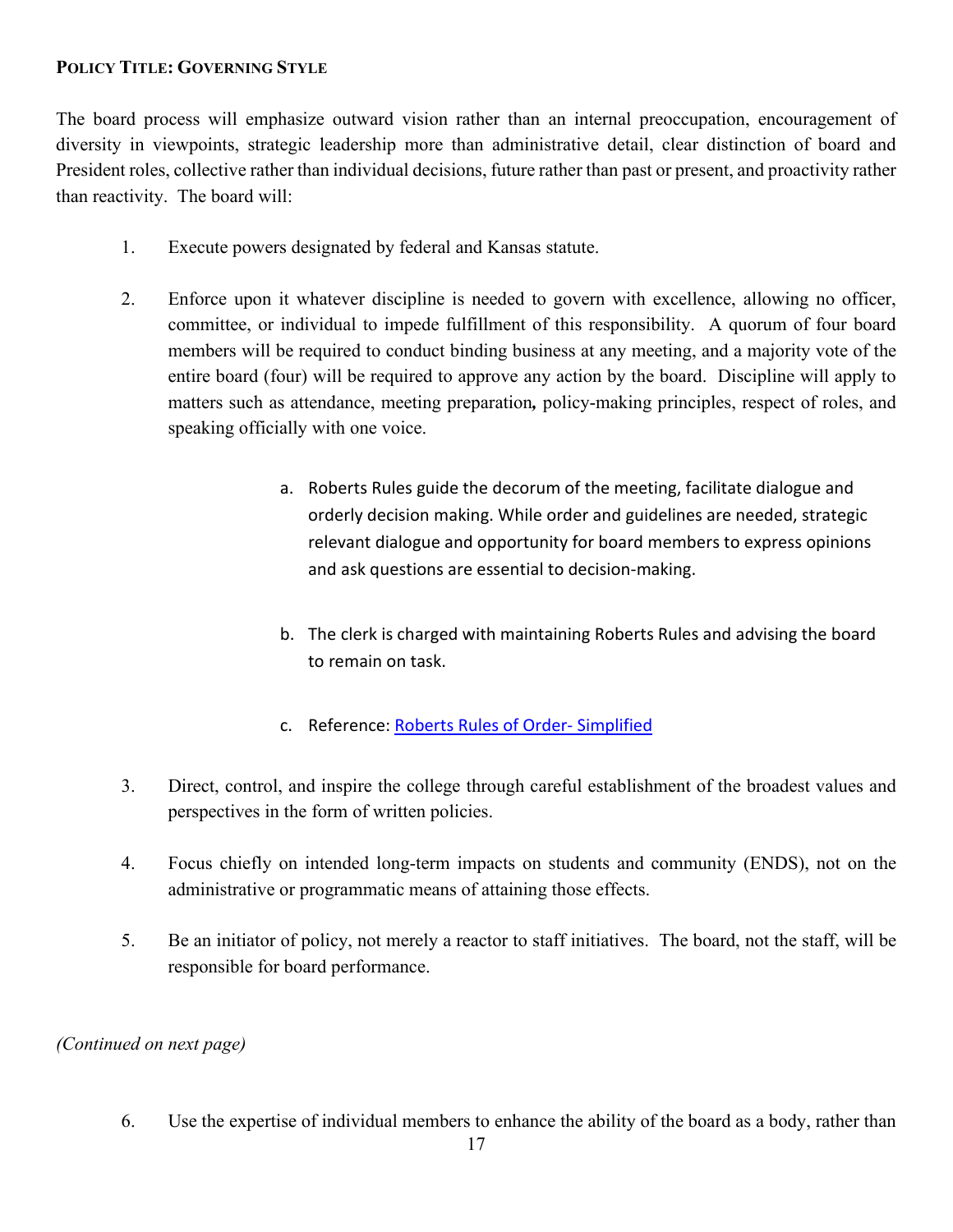to substitute their individual values for the group's values.

- 7. Monitor and regularly discuss the board's own process and performance. Ensure the continuity of its governance capability by continual training and development.
- 8. Change from the Policy Governance only by majority vote of the entire board.

*Reviewed annually. This policy revised on April 13, 2021*

## **POLICY TITLE: BOARD JOB DESCRIPTION**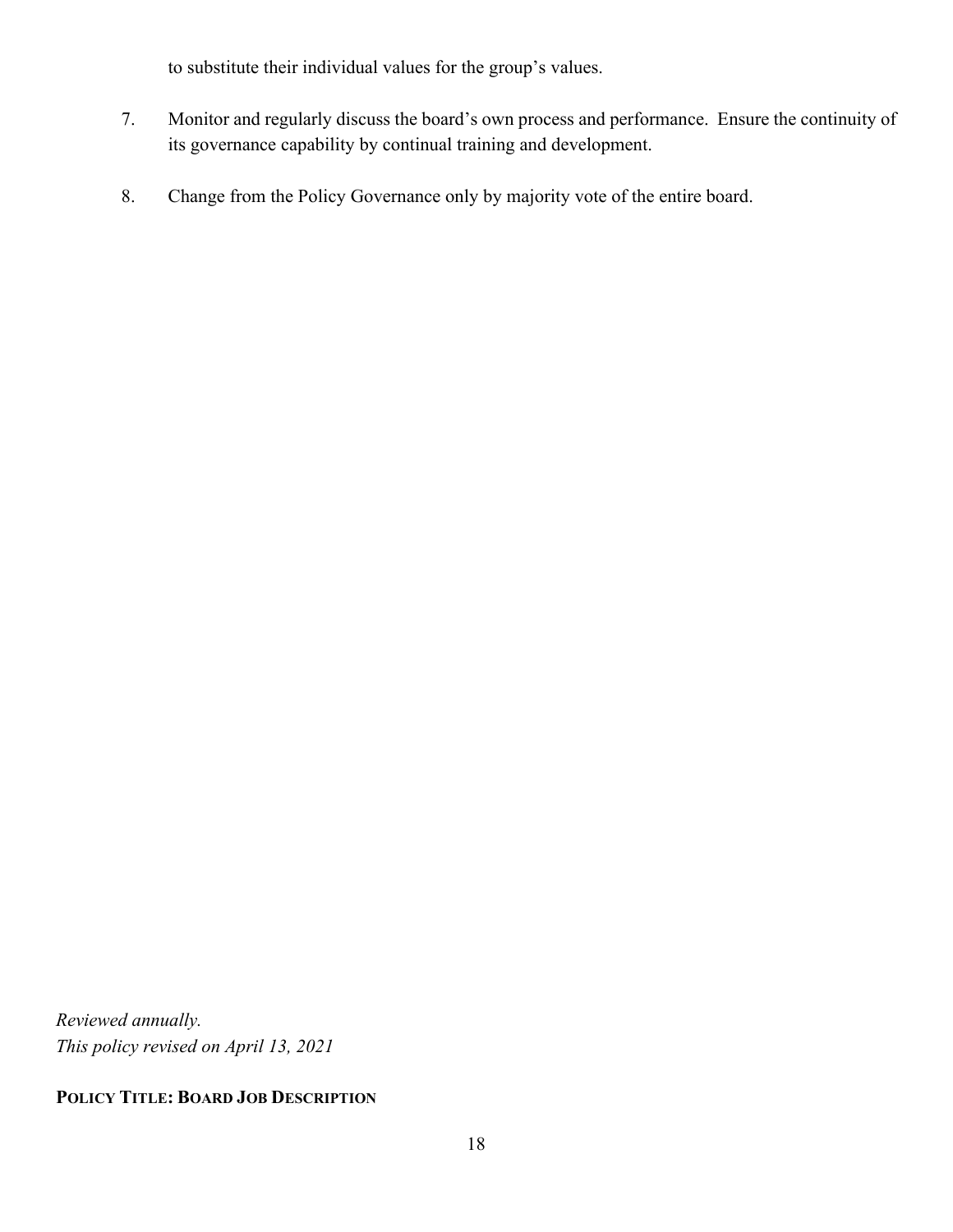The job of the board is to represent the ownership in determining and demanding appropriate organizational performance. To distinguish the board's own unique job from the jobs of its staff, the board will concentrate its efforts on the following job "products" or outputs.

- 1. Linkage with the public regarding ENDS. Input may be obtained in the following ways:
	- A. Meeting with individuals and organized or informal community groups (i.e., civic groups, churches, focus groups).
	- B. Observing and meeting with other public boards.
	- C. Hosting opportunities which afford owners the opportunity to learn about the college.
	- D. During open session of board meetings.
	- E. Address electronic communication related to the performance of the President.
- 2. Written governing policies which, at the broadest levels, address:
	- A. ENDS: Organizational products, impacts, benefits, outcomes, recipients, and their relative worth (what good for which people at what cost).
	- B. EXECUTIVE LIMITATIONS: Constraints on executive authority which establish the boundaries within which all executive activity and decisions must take place.
	- C. GOVERNANCE PROCESS: Specification of how the board conceives, carries out, and monitors its own task.
	- D. BOARD-MANAGEMENT DELEGATION: The manner in which authority is passed to the president and assessment of the use of that authority.

*(Continued on next page)*

#### **POLICY TITLE: BOARD JOB DESCRIPTION (CONTINUED)**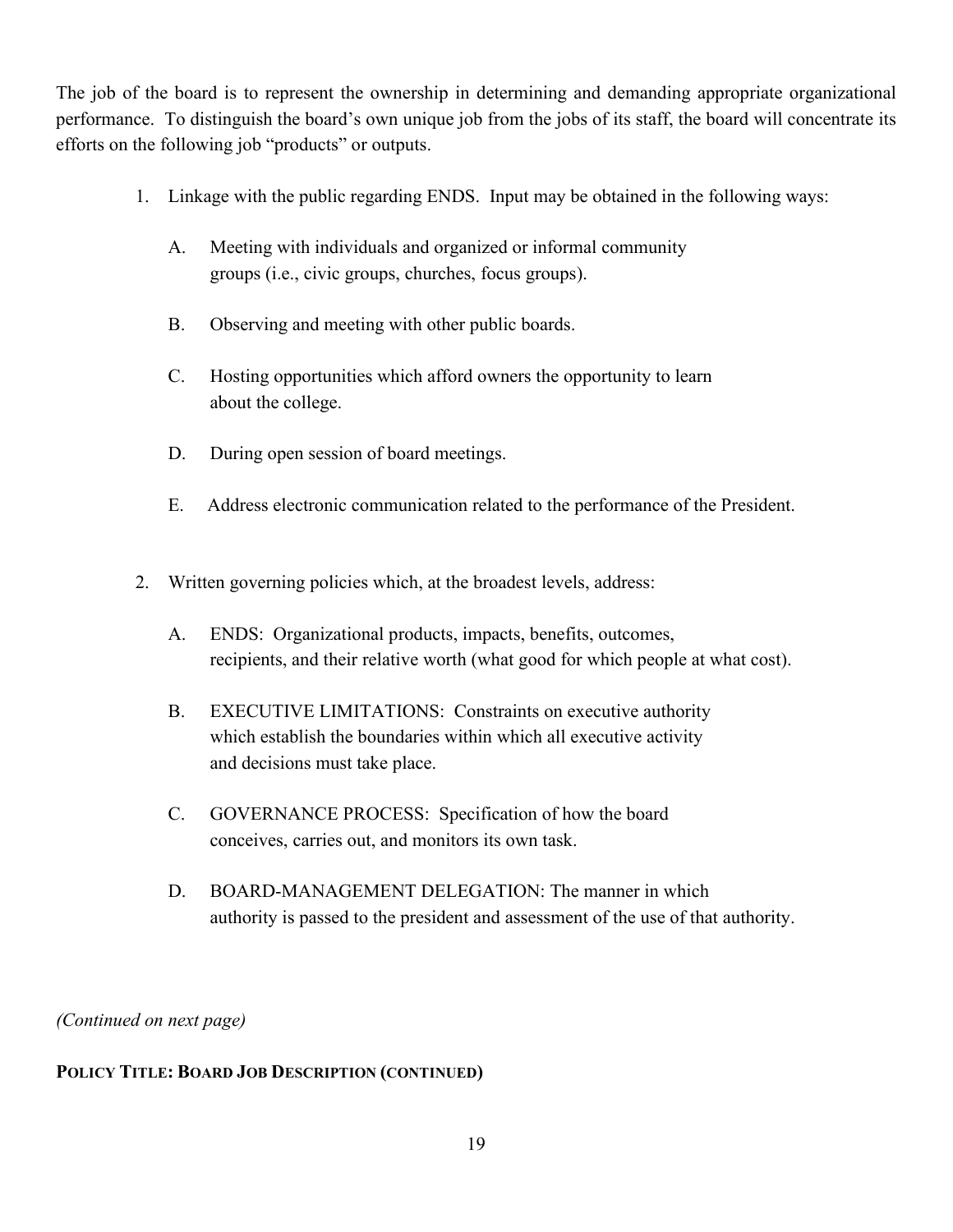- 3. Assure the president's performance through periodic and annual reviews.
- 4. Select and discipline board officers
	- A. A chairperson shall be selected, by majority vote of the entire board, based on his or her abilities to carry out the responsibilities of that position. (A chairperson, and other officers deemed necessary or required by statute, shall be elected on an annual basis during the official board meeting in January).
	- B. If, for any reason, board members believe the chairperson fails to fulfill his or her role as stated in these policies, they may, by majority vote of the entire board, remove the chairperson from office and select a replacement for the remainder of the unexpired term as chairperson.
- 5. Impact on legislative affairs through advocacy.
- 6. The Board shall monitor the outcomes and professional conduct of organizations associated with GCCC - i.e., the GCCC Endowment Association (EA) and the Broncbuster Athletic Association (BAA).
- 7. Advocate for the values of diversity, equity, inclusion, and compassion. Respect and welcome all people equally.
	- **Diversity**: Garden City Community College recognizes and values differences in (including, but not limited to) age, ethnicity, gender identity and expression, nationality, religion, sexual orientation, political perspective, socioeconomic status, citizenship, military status, persons with a mental health condition, status as an individual with a disability and first-generation student status that enrich our learning and working environment. It is the goal of the college to mirror the diversity of the communities in which we live and serve.
	- **Equity**: Garden City Community College fully embraces the core components of equity—fairness, impartiality, and objectivity—in all areas of governance requiring decision making, problem solving and dispute resolution. The college is committed to respect individuality, human dignity, and equality.
	- **Inclusion**: Garden City Community College intentionally strives to foster a culture that affords an opportunity for all constituents to feel welcome, included, and able to contribute to the overall success of the college. A climate of openness, trust, education, engagement, and celebration of differences lies at the core of Garden City Community College.

*(Continued on next page)* 

#### **POLICY TITLE: BOARD JOB DESCRIPTION (CONTINUED)**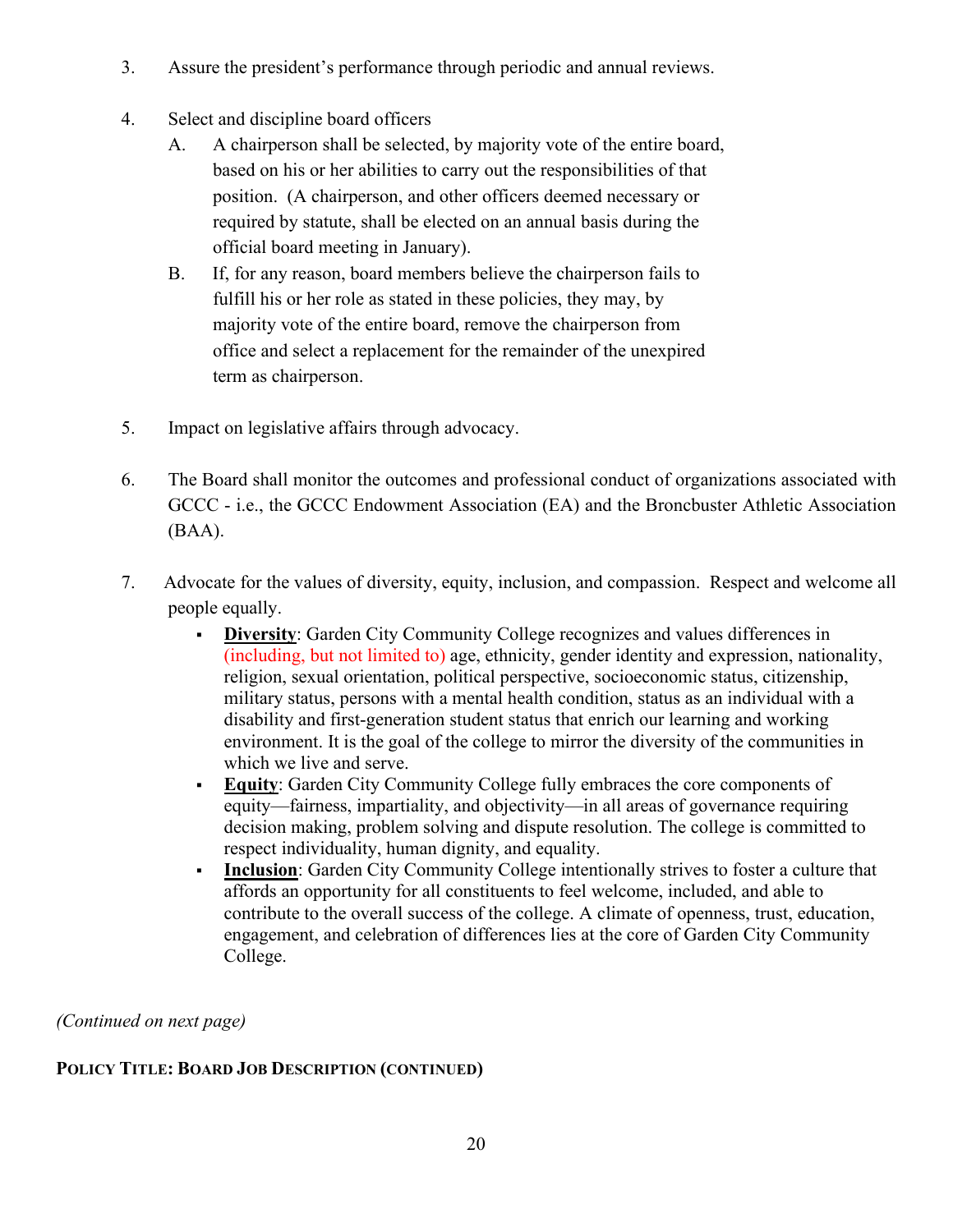- 8. Continual board development will include orientation of new board members and ongoing trustee education
	- 1. Trustee education results in skills and knowledge that contribute to being an effective governing team. Attending educational opportunities is a demonstration of leadership and sets a powerful message about the importance of ongoing professional development. Trustees need to be continually updated to issues and trends in community colleges.
		- A. Set an annual retreat to develop the plan for professional development. Identify areas that individuals and the board as a whole wish to explore.
		- B. Do not exceed Board development budget
		- C. The Board chair and the President will work together to schedule the retreat, plan the agenda (based on board members' needs) and arrange for speaker/facilitator
		- D. The board shall perform an annual self-assessment to evaluate the completion of the development plan.
	- 2. New Board Members
		- A. New board members attend and participate in Trustee orientation facilitated by the Board Chairman and President.

*Reviewed Bi-annually. This policy revised on April 10, 2022*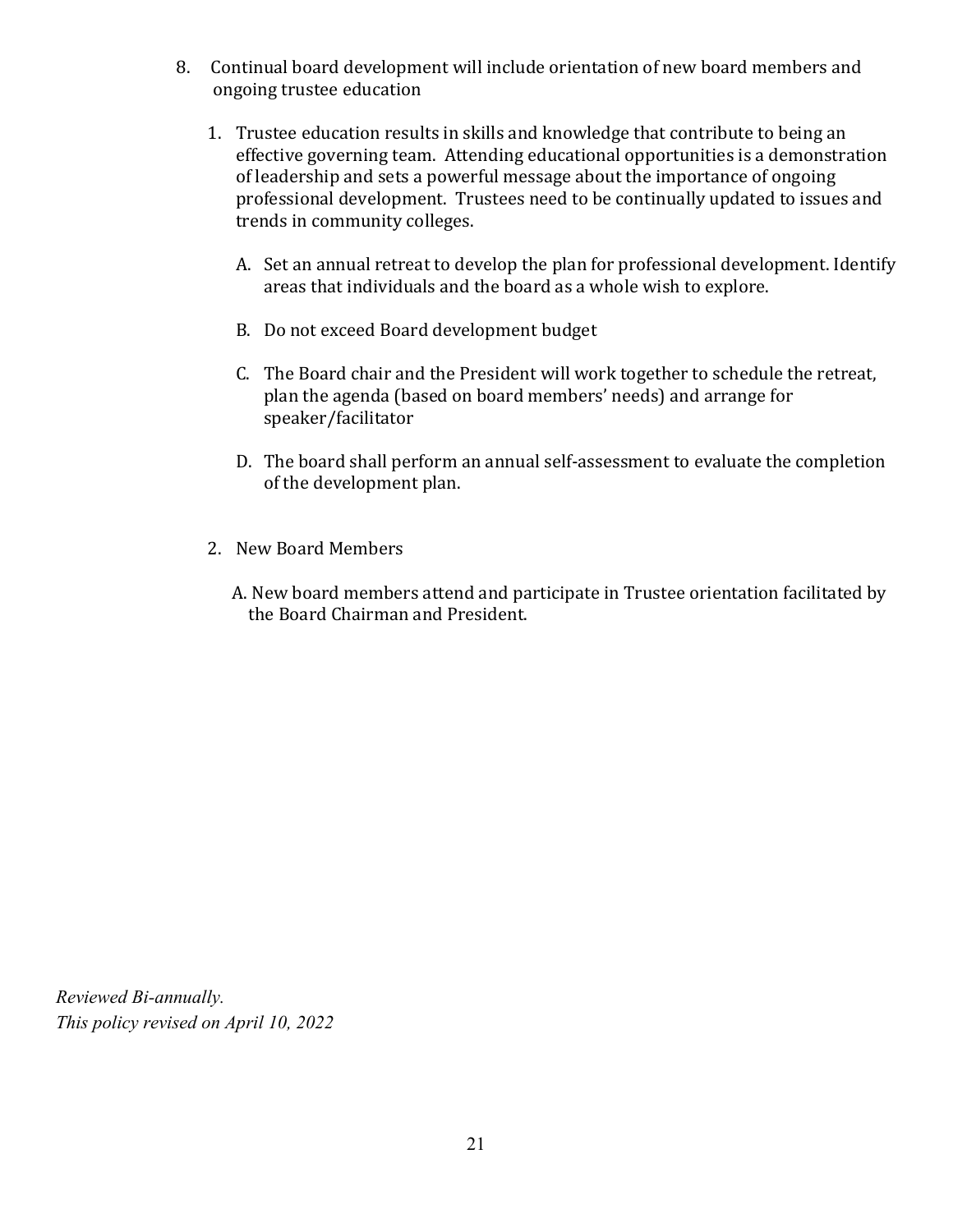#### **POLICY TITLE: CHAIRPERSON'S ROLE**

The job "product" of the chairperson is, primarily, the integrity of the board's process and, secondarily, occasional representation of the board to outside parties. The chairperson is the only board member authorized to speak for the board (beyond simply reporting board decisions) unless the authority is delegated to another member.

- 1. The job output of the chairperson is to ensure the board behaves consistent with its own rules and those legitimately imposed upon it from outside the organization.
	- A. Meeting discussion content will only be those issues which, according to board policy, clearly belong to the board to decide, not the president.
	- B. Deliberation will be fair, open, and thorough, but also efficient, timely, orderly, and pointed.
- 2. The authority of the chairperson consists of making decisions that fall within the topics covered by board policies on *GOVERNANCE PROCESS* and *BOARD -MANAGEMENT*  **DELEGATION**, except where the board specifically delegates portions of this authority to others. The chairperson is authorized to use any reasonable interpretation of the provisions in these policies.
	- A. The chairperson is empowered to plan and chair board meetings with all the commonly accepted authority of that position (e.g., ruling, recognizing, and committee appointments).
	- B. The chairperson has no authority to make decisions about policies created by the board within ENDS and EXECTUTIVE LIMIATIONS policy areas. Therefore, the chairperson has no authority to supervise or direct the president.
	- C. The chairperson may represent the board to outside parties in announcing board‑stated positions and in stating chair decisions and interpretations within the area delegated to him or her.
- 3. The chairperson is to ensure the vice chairperson is informed of current and pending board issues and processes.

*Reviewed annually. This policy revised on January 19, 2013*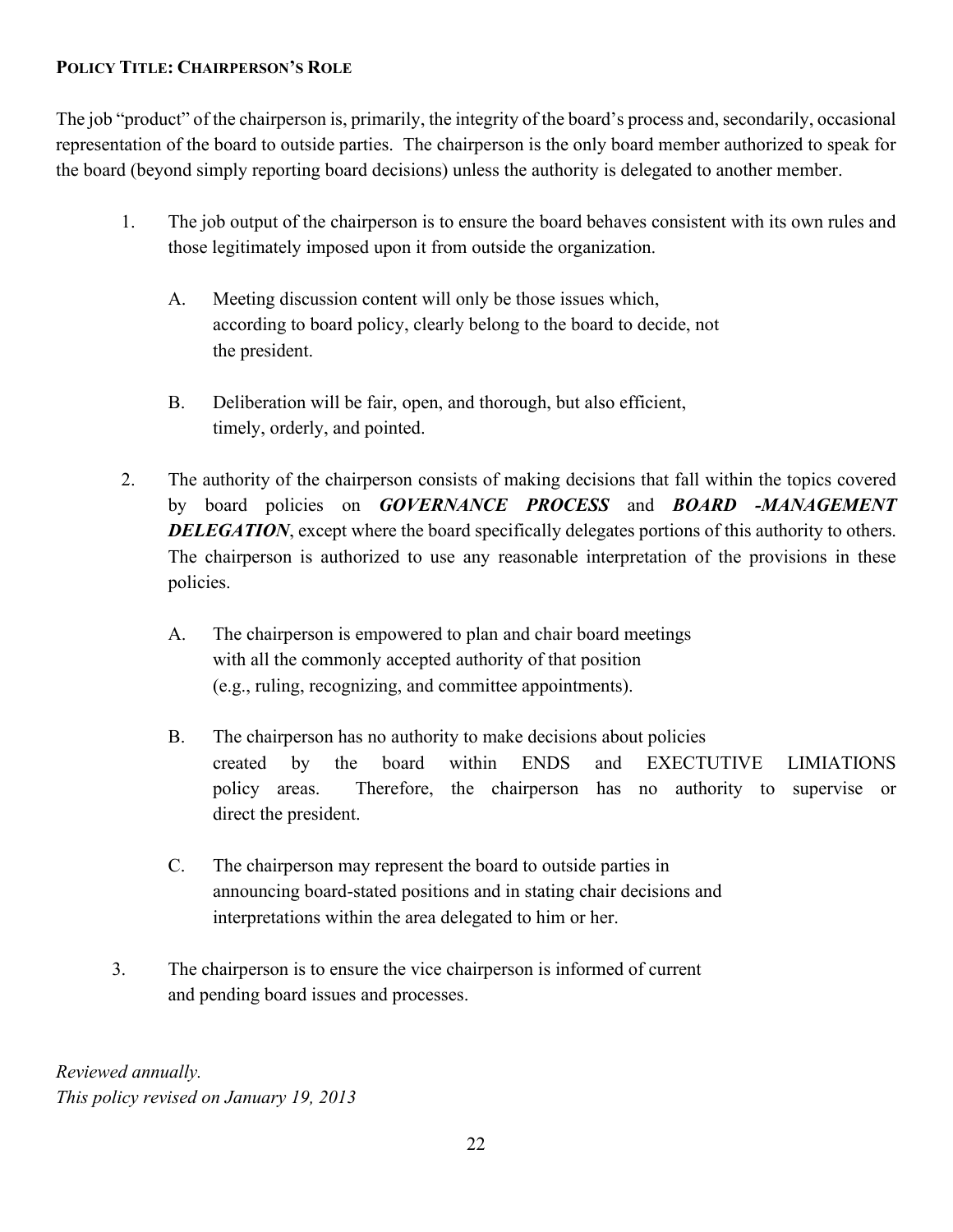#### **POLICY TITLE: BOARD COMMITTEE PRINCIPLES**

Board committees, when used, will be assigned so as to minimally interfere with the wholeness of the board's job and so as never to interfere with delegation from board to president. Committees will be used sparingly, only when other methods have been deemed inadequate.

- 1. Board committees are to help the board do its job, not to help the staff do its jobs. Committees ordinarily will assist the board by preparing policy alternatives and implications for board deliberation. Board committees are not to be created by the board to advise staff.
- 2. Board committees may not speak or act for the board except when formally given such authority for specific and time-limited purposes. Expectations and authority will be carefully stated in order not to conflict with authority delegated to the president.
- 3. Board committees cannot exercise authority over staff. Because the president works for the full board, he or she will not be required to obtain approval of a board committee before an executive action. In keeping with the board's broader focus, board committees will normally not have direct dealings with current staff operations.
- 4. Board committees are to avoid over‑identification with organizational parts rather than the whole. Therefore, a board committee which has helped the board create policy on some topic will not be used to monitor organizational performance on that same subject.
- 5. This policy applies only to committees which are formed by board action, whether or not the committees include non-board members. It does not apply to committees formed under the authority of the president.

*Reviewed annually. This policy adopted on March 15, 1995*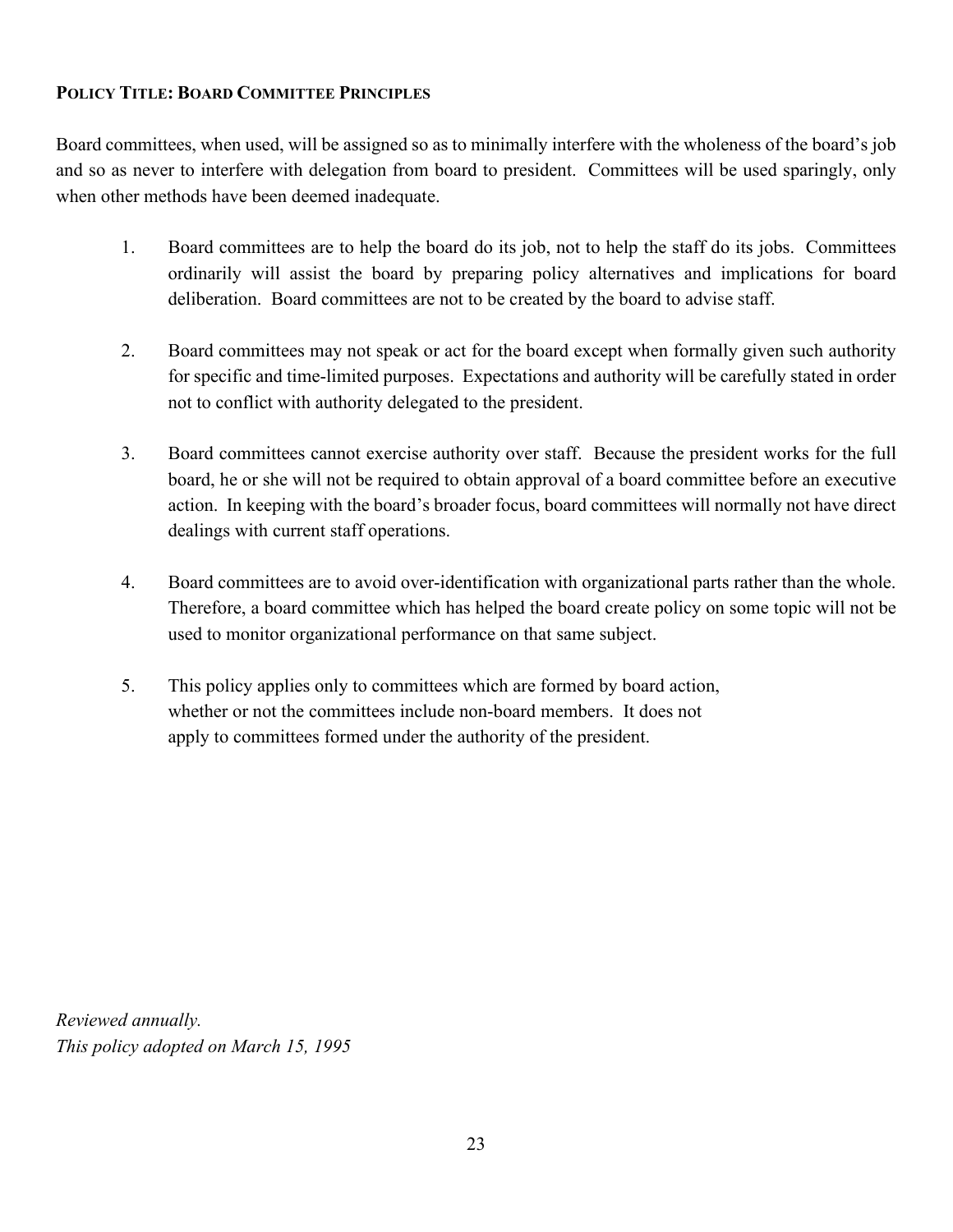#### **POLICY TITLE: ANNUAL BOARD PLANNING CYCLE**

To accomplish its job outputs with a governance style consistent with board policies, the board will follow an annual agenda which will:

- 1. Evaluate progress toward the achievement of the ENDS ‑ according to Monitoring Schedule.
- 2. Evaluate the *GOVERNANCE PROCESS* related to Policy Governance -monthly.
- 3. Complete evaluation of president performance and salary review May *–* June*.*
- 4. Redefine and prioritize the ENDS to provide guidance for the development of the budget May.
- 5. Send annual report to owners October.

*Reviewed annually. This policy revised on May 10, 2006*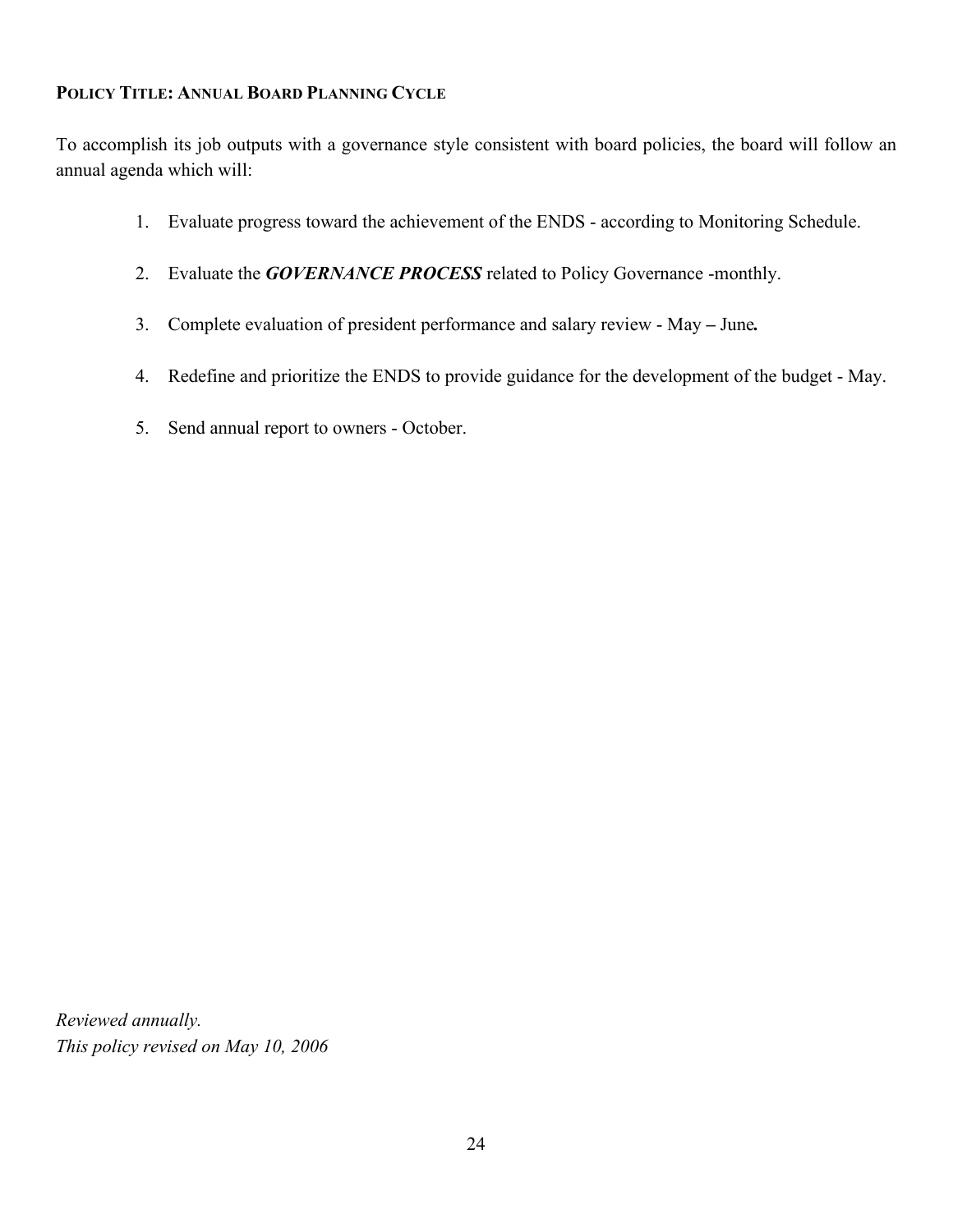### **POLICY TITLE: BOARD MEMBERS' CODE OF CONDUCT**

The board expects of itself and its members ethical and businesslike conduct. This commitment includes proper use of authority and appropriate decorum in group and individual behavior when serving as board members.

- 1. Board members must represent unconflicted loyalty to the interests of the ownership. This accountability supersedes any conflicting loyalty such as that to advocacy or interest groups and membership on other boards or staffs. This accountability supersedes the personal interest of any board member acting as an individual consumer of the organization's services.
- 2. Board members must avoid any conflict of interest with respect to their fiduciary responsibility.
	- A. There must be no self-dealing or any conduct of private business or personal services between any board member and the organization except as procedurally controlled to assure openness, competitive opportunity and equal access to "inside" information.
	- B. Board members must not use their positions to obtain employment in the organization for themselves, family members, or close associates.
	- C. Should a board member be considered for employment, she/he must temporarily withdraw from board deliberation, voting, and access to applicable board information.
	- D. Should a member gain employment at the college, he/she must resign from the board.

E. Members' interaction with the public, the press, or other entities must recognize the same limitation and the inability of any board member to speak for the board except to repeat explicitly stated board decisions.

3. Board members may not attempt to exercise individual authority over the president or staff of the organization except as explicitly set forth in board policies.

*(Continued on next page)*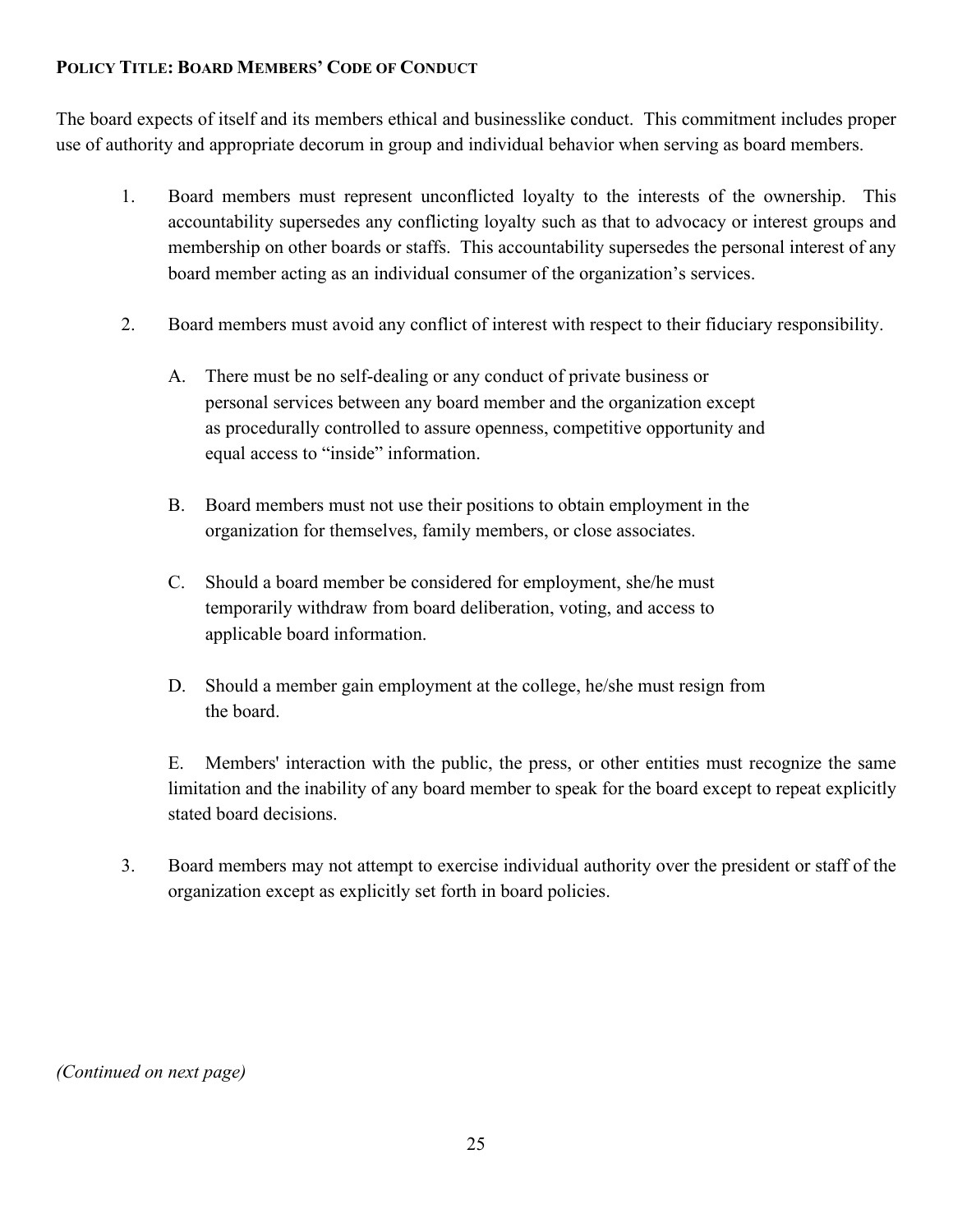#### **POLICY TITLE: BOARD MEMBERS' CODE OF CONDUCT (CONTINUED)**

- 4. An individual board member must recognize that his/her communication with the public, press, or other entities represents his/her personal views and not that of the board as a whole.
- 5. Board members will respect the confidentiality appropriate to issues of a sensitive nature.
- 6. Board members will make no judgments of the president or staff performance except as that performance is assessed against explicit board policies by the official process.
- 7. Board members should bring their individual opinions to the board for discussion before decisions are made because a majority vote of the board expresses its collective values.
- 8. Board members will acknowledge acceptance of their responsibility to adhere to this Code of Conduct indicated by annual signature.

*Reviewed annually. This policy adopted on April 14, 2016*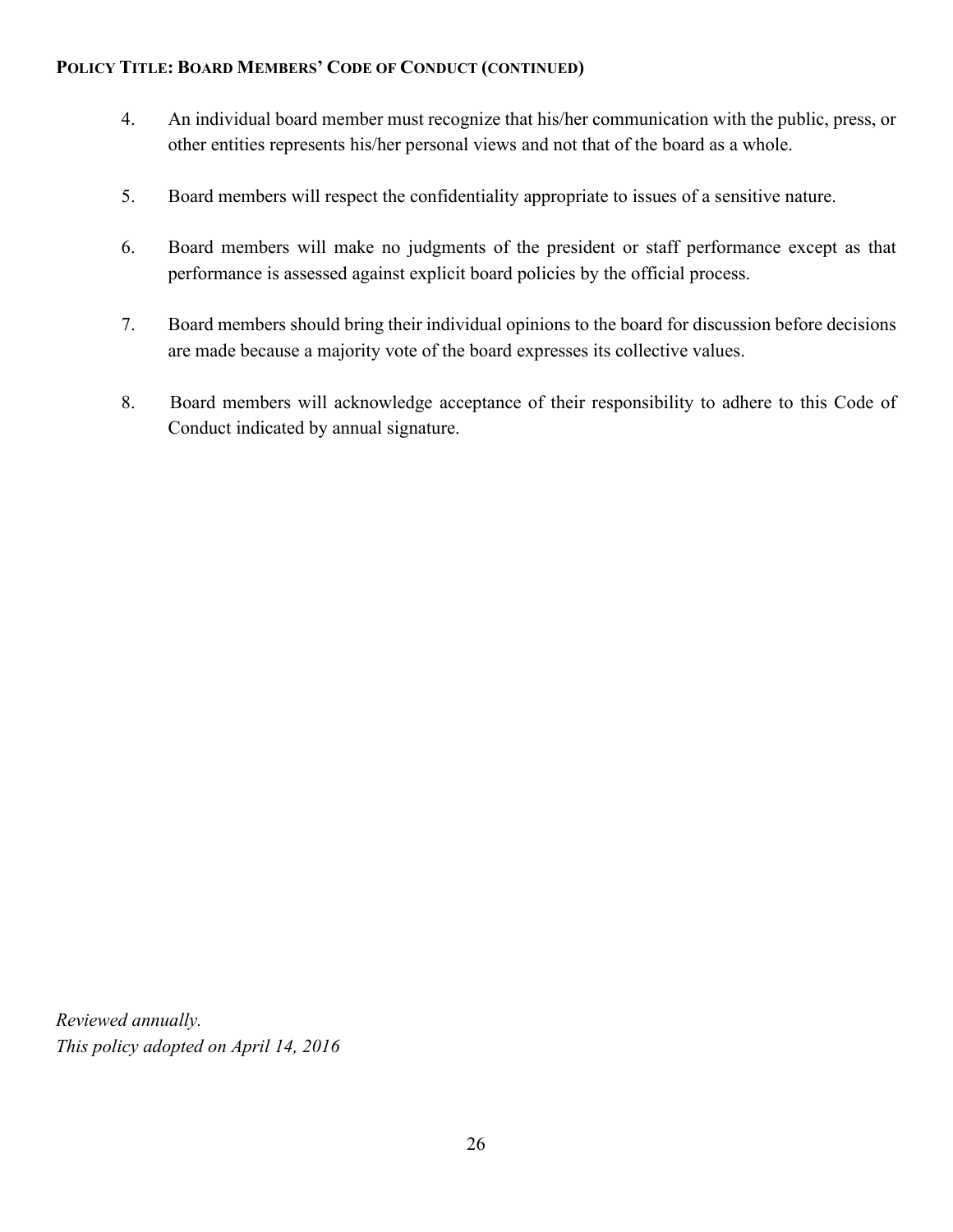## **POLICY TITLE: PRESIDENT'S ROLE AND JOB DESCRIPTION**

The college president is accountable to the board, acting as a body. The board will instruct the president through written policies delegating implementation to the president.

As the board's single official link to the operating organization, the president's performance will be considered to be synonymous with organizational performance as a total.

Consequently, the president's job description can be stated as performance in only two areas:

- 1. Organizational accomplishment of the provisions of board policies on ENDS.
- 2. Organization operation within the boundaries of prudence and ethics established in board policies on EXECUTIVE LIMITATIONS.

*Reviewed annually. This policy revised on August 21, 1996*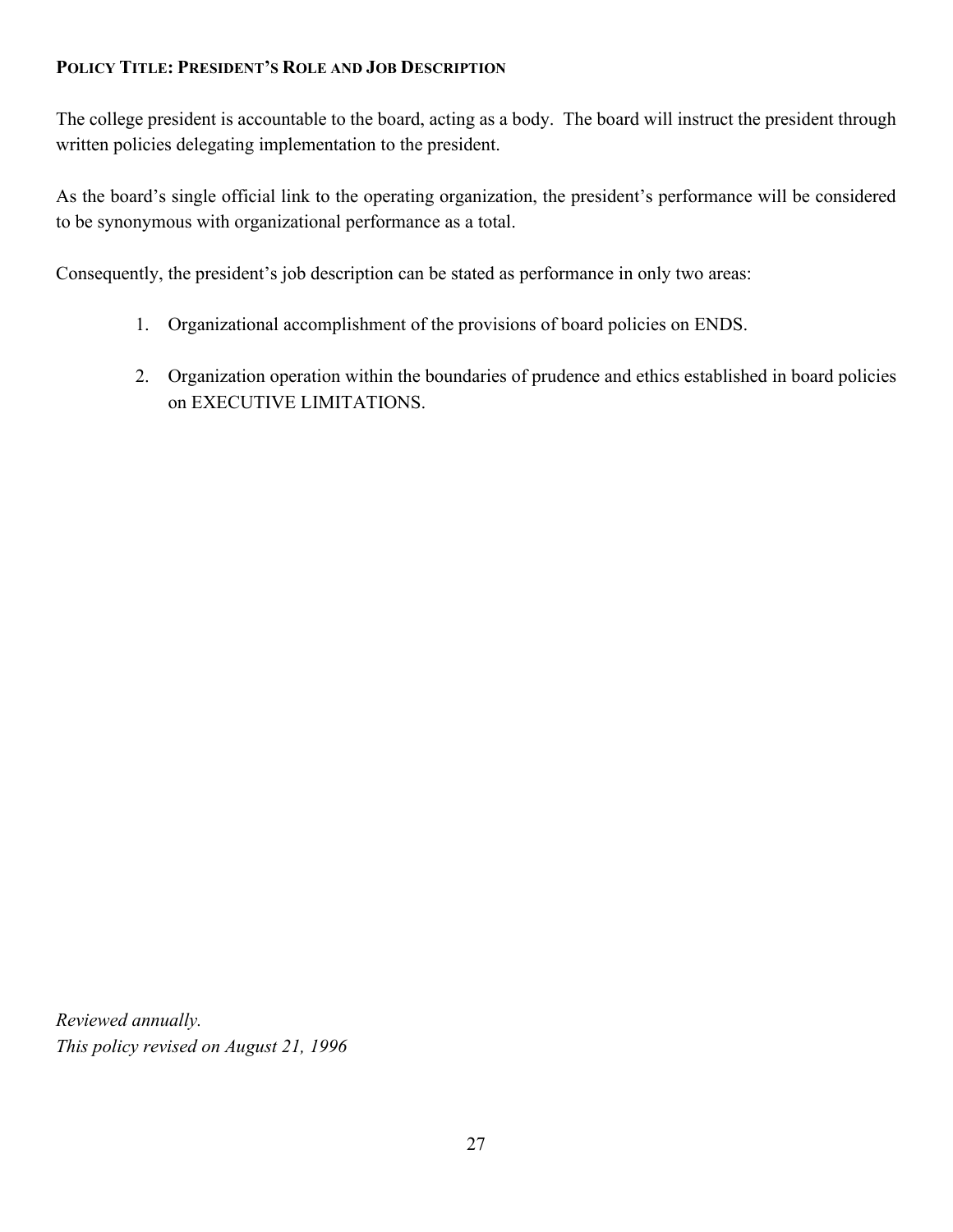#### **POLICY TITLE: DELEGATION TO THE PRESIDENT**

All board authority delegated to staff is delegated through the president, so that all authority and accountability of staff-‑as far as the board is concerned-‑is considered to be the authority and accountability of the president.

- 1. The board will direct the president to achieve certain results, for certain recipients, at a certain cost through the establishment of ENDS policies. The board will limit the latitude the president may exercise in practices, methods, conduct, and other "means" to the ENDS through establishment of EXECUTIVE LIMITATIONS policies.
- 2. As long as the president uses any reasonable interpretation of the board's ENDS and EXECUTIVE LIMITATIONS policies, the president is authorized to establish administrative policies, make all decisions, take all actions, establish all practices, and develop all activities.
- 3. The board may change its ENDS and EXECUTIVE LIMITATIONS policies, thereby shifting the boundary between board and president domains. By doing so, the board changes the latitude given to the president. So long as any particular delegation is in place, the board members will respect and support the president's choices.
- 4. Only decisions of the board acting as a body are binding upon the president.
	- A. Decisions or instructions of individual board members, officers, or committees are not binding on the president except in rare instances when the board has specifically authorized such exercise of authority.
	- B. In the case of board members or committees requesting information or assistance without board authorization, the president can refuse such requests that require--in the president's judgment--significant amount of staff time or funds.

*Reviewed annually. This policy revised on January 19, 2013*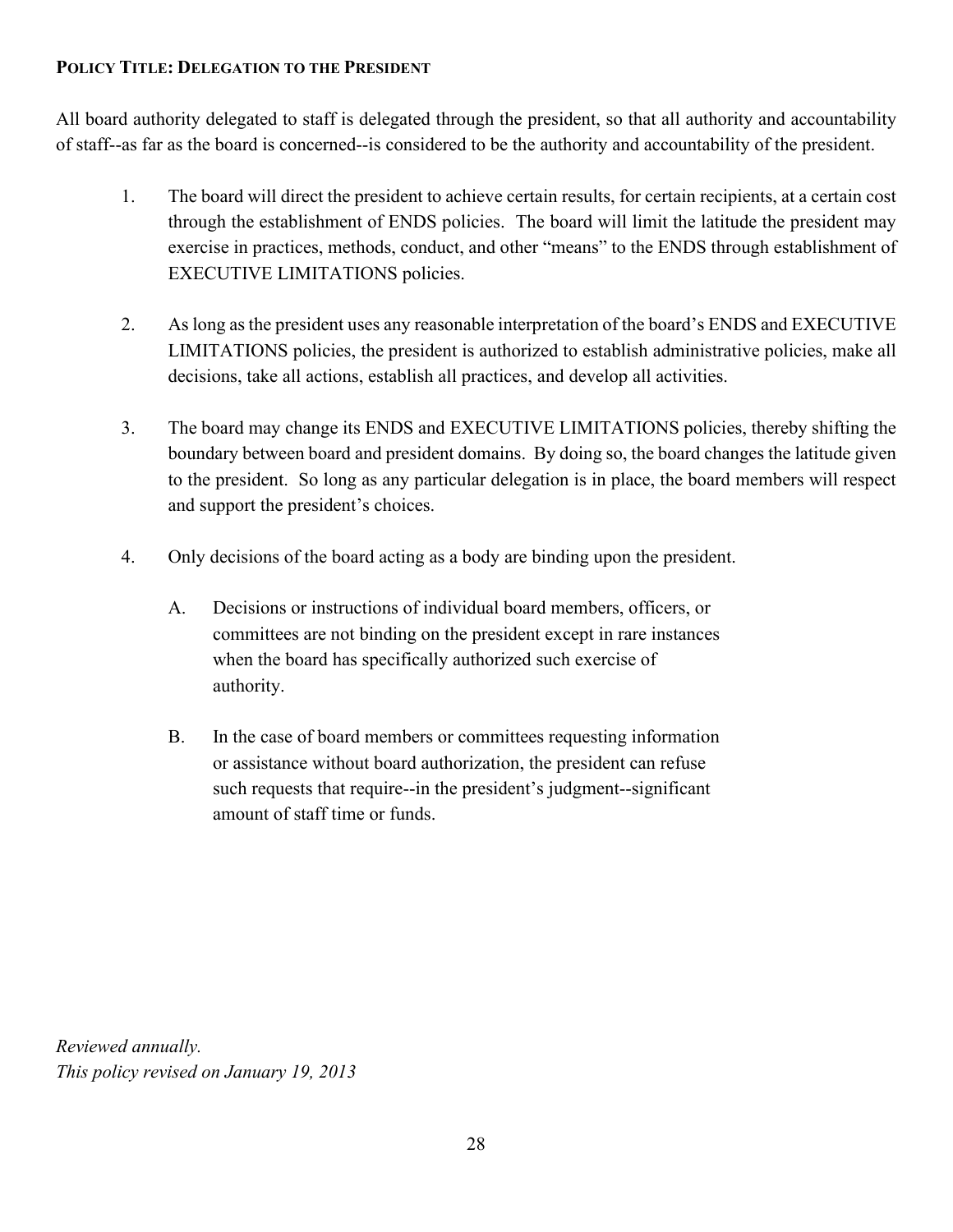### **POLICY TITLE: MONITORING EXECUTIVE PERFORMANCE**

Monitoring executive performance is synonymous with monitoring organizational performance against board policies on ENDS and on EXECUTIVE LIMITATIONS. Any evaluation of presidential performance, formal or informal, may be derived only from these monitoring data.

- 1. The purpose of monitoring is simply to determine the degree to which board policies are being fulfilled. Information which does not do this will not be considered to be monitoring. Monitoring will be as automatic as possible, using a minimum of board time so that meetings can be used to create the future rather than to review the past.
- 2. A given policy may be monitored in one or more of three ways:
	- A. **Internal report** ‑ Disclosure of compliance information to the board from the president.
	- B. **External report** ‑ Discovery of compliance information by a disinterested third party, external auditor, inspector, or judge who is selected by and reports directly to the board. Such reports must assess executive performance only against policies of the board, not those of the external party unless the board has previously indicated that party's opinion to be the standard.
	- **C. Direct board inspection** Discovery of compliance information by a board member, a committee, or the board as a whole. This is a board inspection of documents, activities, or circumstances directed by the board which allows a "prudent person" test of policy compliance.
- 3. Any policy can be monitored by any method at any time, as the board chooses. For regular monitoring, however, data on each ENDS and EXECUTIVE LIMITATIONS policy will be gathered as follows: (See next page)

*Reviewed annually. This policy revised on August 20, 1997*

#### **POLICY TITLE: MONITORING EXECUTIVE PERFORMANCE**